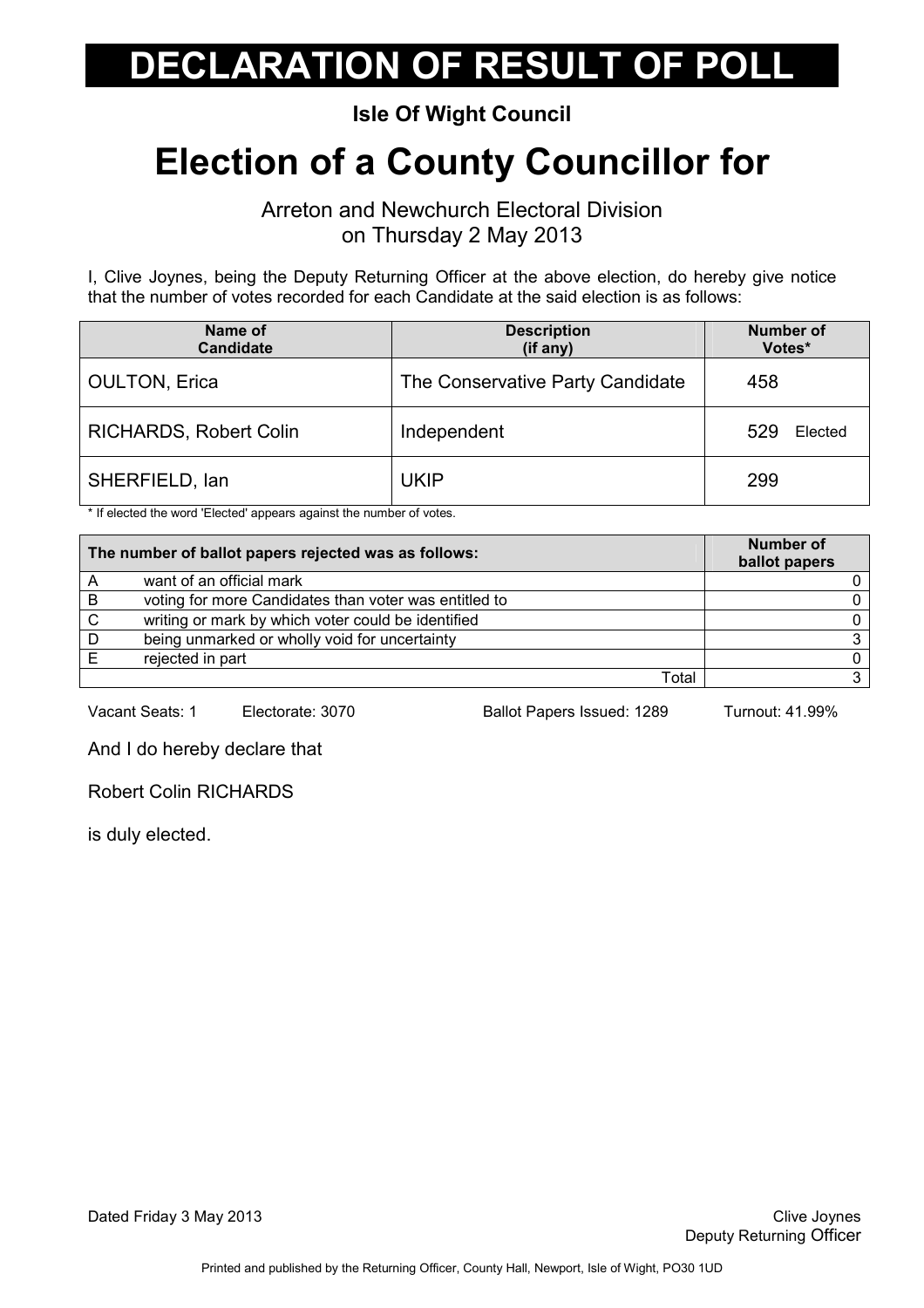#### Isle Of Wight Council

## Election of a County Councillor for

Binstead and Fishbourne Electoral Division on Thursday 2 May 2013

I, Clive Joynes, being the Deputy Returning Officer at the above election, do hereby give notice that the number of votes recorded for each Candidate at the said election is as follows:

| Name of<br><b>Candidate</b>    | <b>Description</b><br>(if any)   | <b>Number of</b><br>Votes* |
|--------------------------------|----------------------------------|----------------------------|
| <b>CURTIS, Katie</b>           | <b>Labour Party Candidate</b>    | 61                         |
| DARNELL, Alan                  | <b>UKIP</b>                      | 225                        |
| <b>SILLAR, Sylvia Harkness</b> | The Conservative Party Candidate | 315                        |
| <b>WARLOW, Ivor George</b>     | Independent                      | Elected<br>559             |

\* If elected the word 'Elected' appears against the number of votes.

| The number of ballot papers rejected was as follows: |                                                       | Number of<br>ballot papers |
|------------------------------------------------------|-------------------------------------------------------|----------------------------|
|                                                      | want of an official mark                              |                            |
| B                                                    | voting for more Candidates than voter was entitled to |                            |
| $\mathsf{C}$                                         | writing or mark by which voter could be identified    |                            |
| D                                                    | being unmarked or wholly void for uncertainty         |                            |
|                                                      | rejected in part                                      |                            |
|                                                      | Total                                                 |                            |

Vacant Seats: 1 Electorate: 2766 Ballot Papers Issued: 1160 Turnout: 41.94

And I do hereby declare that

Ivor George WARLOW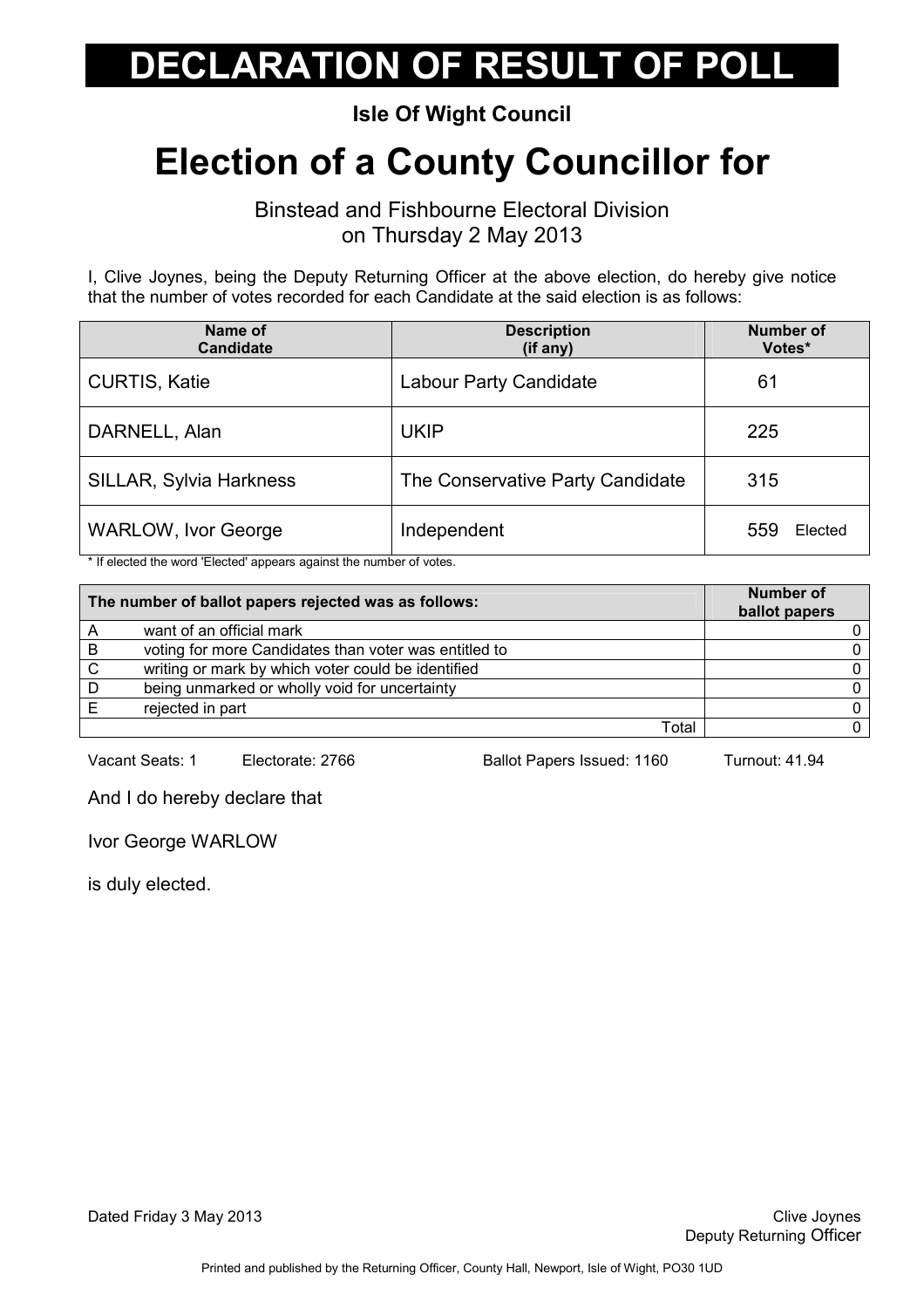#### Isle Of Wight Council

## Election of Councillors for

Brading, St Helens and Bembridge Electoral Division on Thursday 2 May 2013

I, Chris Mathews, being the Deputy Returning Officer at the above election, do hereby give notice that the number of votes recorded for each Candidate at the said election is as follows:

| Name of<br><b>Candidate</b>         | <b>Description</b><br>$(if$ any) | Number of<br>Votes* |         |
|-------------------------------------|----------------------------------|---------------------|---------|
| <b>BACON, Jonathan Francis</b>      | Independent                      | 1308                | Elected |
| <b>COLEMAN, Peter Anthony</b>       | <b>Labour Party Candidate</b>    | 131                 |         |
| <b>COLLIS, Mary Louise</b>          | The Conservative Party Candidate | 607                 |         |
| GILES, Geoffrey James Wolfe         | The Conservative Party Candidate | 732                 |         |
| <b>KENDALL, Gordon Sutherland</b>   | Independent                      | 1121                | Elected |
| <b>TARRANT, Michael Norman Alan</b> | <b>UKIP</b>                      | 741                 |         |

\* If elected the word 'Elected' appears against the number of votes.

| The number of ballot papers rejected was as follows: |                                                       | <b>Number of</b><br>ballot papers |
|------------------------------------------------------|-------------------------------------------------------|-----------------------------------|
|                                                      | want of an official mark                              |                                   |
| B                                                    | voting for more Candidates than voter was entitled to |                                   |
| C                                                    | writing or mark by which voter could be identified    |                                   |
| D                                                    | being unmarked or wholly void for uncertainty         |                                   |
|                                                      | rejected in part                                      |                                   |
|                                                      | Total                                                 |                                   |

Vacant Seats: 2 Electorate: 6189 Ballot Papers Issued: 2550 Turnout: 41.20%

And I do hereby declare that

Jonathan Francis BACON

and

Gordon Sutherland KENDALL

are duly elected.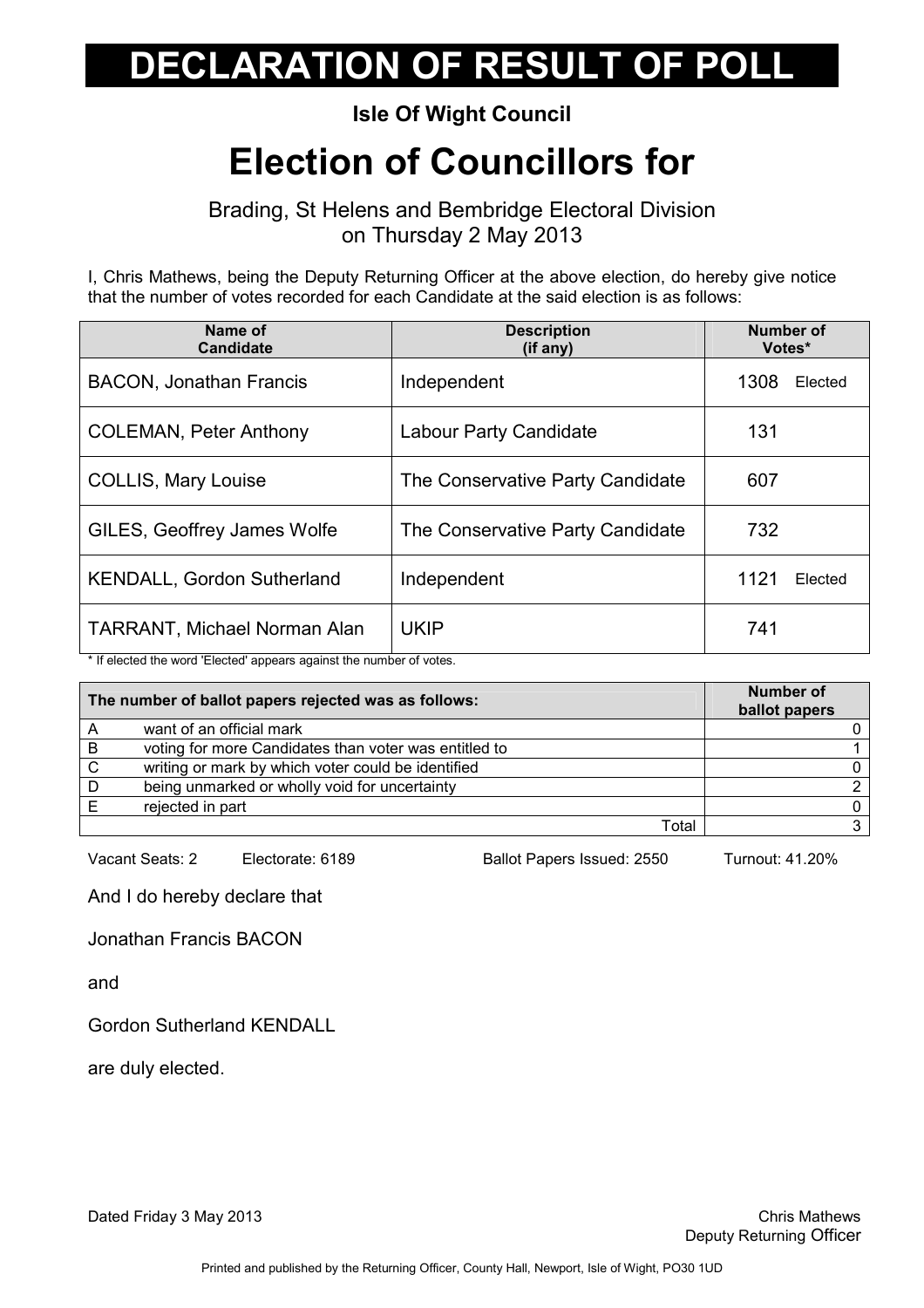Isle Of Wight Council

## Election of a Councillor for

Carisbrooke Electoral Division on Thursday 2 May 2013

I, Clive Joynes, being the Deputy Returning Officer at the above election, do hereby give notice that the number of votes recorded for each Candidate at the said election is as follows:

| Name of<br><b>Candidate</b> | <b>Description</b><br>(if any)   | <b>Number of</b><br>Votes* |
|-----------------------------|----------------------------------|----------------------------|
| <b>HOBART, John Vere</b>    | The Conservative Party Candidate | 431<br>Elected             |
| POWELL, Michael James       | Independent                      | 380                        |
| WRAY, Nicholas John         | Labour Party Candidate           | 72                         |

\* If elected the word 'Elected' appears against the number of votes.

| The number of ballot papers rejected was as follows: |                                                       | <b>Number of</b><br>ballot papers |
|------------------------------------------------------|-------------------------------------------------------|-----------------------------------|
|                                                      | want of an official mark                              |                                   |
| B                                                    | voting for more Candidates than voter was entitled to |                                   |
| C.                                                   | writing or mark by which voter could be identified    |                                   |
| D                                                    | being unmarked or wholly void for uncertainty         |                                   |
|                                                      | rejected in part                                      |                                   |
|                                                      | Total                                                 |                                   |

Vacant Seats: 1 Electorate: 2632 Ballot Papers Issued: 886 Turnout: 33.66%

And I do hereby declare that

John Vere HOBART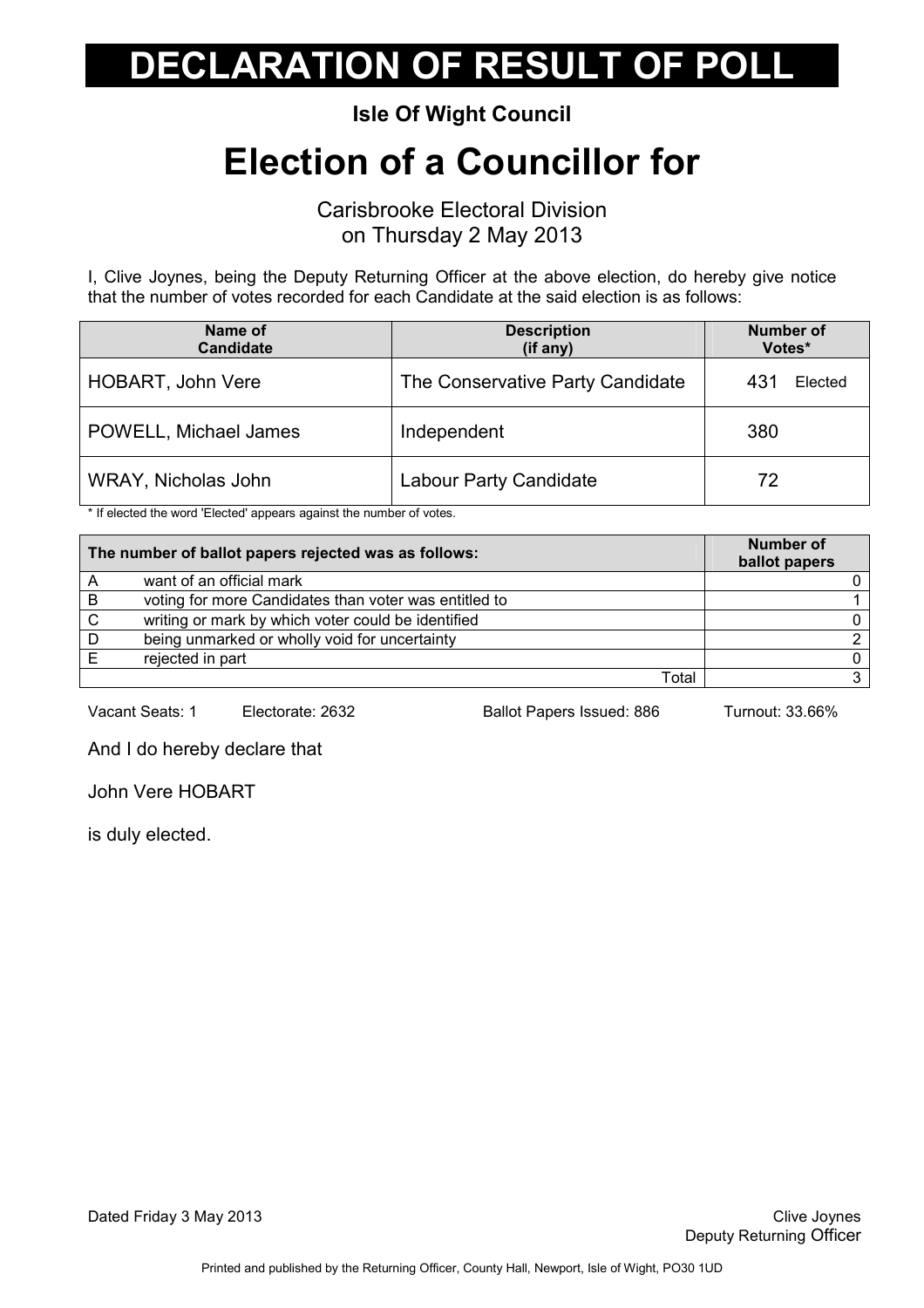Isle Of Wight Council

### Election of a Councillor for

Central Wight Electoral Division on Thursday 2 May 2013

I, Clive Joynes, being the Deputy Returning Officer at the above election, do hereby give notice that the number of votes recorded for each Candidate at the said election is as follows:

| Name of<br><b>Candidate</b>        | <b>Description</b><br>(if any)   | <b>Number of</b><br>Votes* |
|------------------------------------|----------------------------------|----------------------------|
| <b>KEATS, Robert Jeffrey</b>       | <b>Green Party Candidate</b>     | 297                        |
| <b>SEELY, Robert William Henry</b> | The Conservative Party Candidate | 700<br>Elected             |
| <b>TURNER, Sally Anne</b>          | <b>UKIP</b>                      | 342                        |

\* If elected the word 'Elected' appears against the number of votes.

| The number of ballot papers rejected was as follows: |                                                       | <b>Number of</b><br>ballot papers |
|------------------------------------------------------|-------------------------------------------------------|-----------------------------------|
| A                                                    | want of an official mark                              |                                   |
| B                                                    | voting for more Candidates than voter was entitled to |                                   |
| $\mathsf{C}$                                         | writing or mark by which voter could be identified    |                                   |
| D                                                    | being unmarked or wholly void for uncertainty         |                                   |
|                                                      | rejected in part                                      |                                   |
|                                                      | Total                                                 |                                   |

Vacant Seats: 1 Electorate: 2904 Ballot Papers Issued: 1348 Turnout: 46.42%

And I do hereby declare that

Robert William Henry SEELY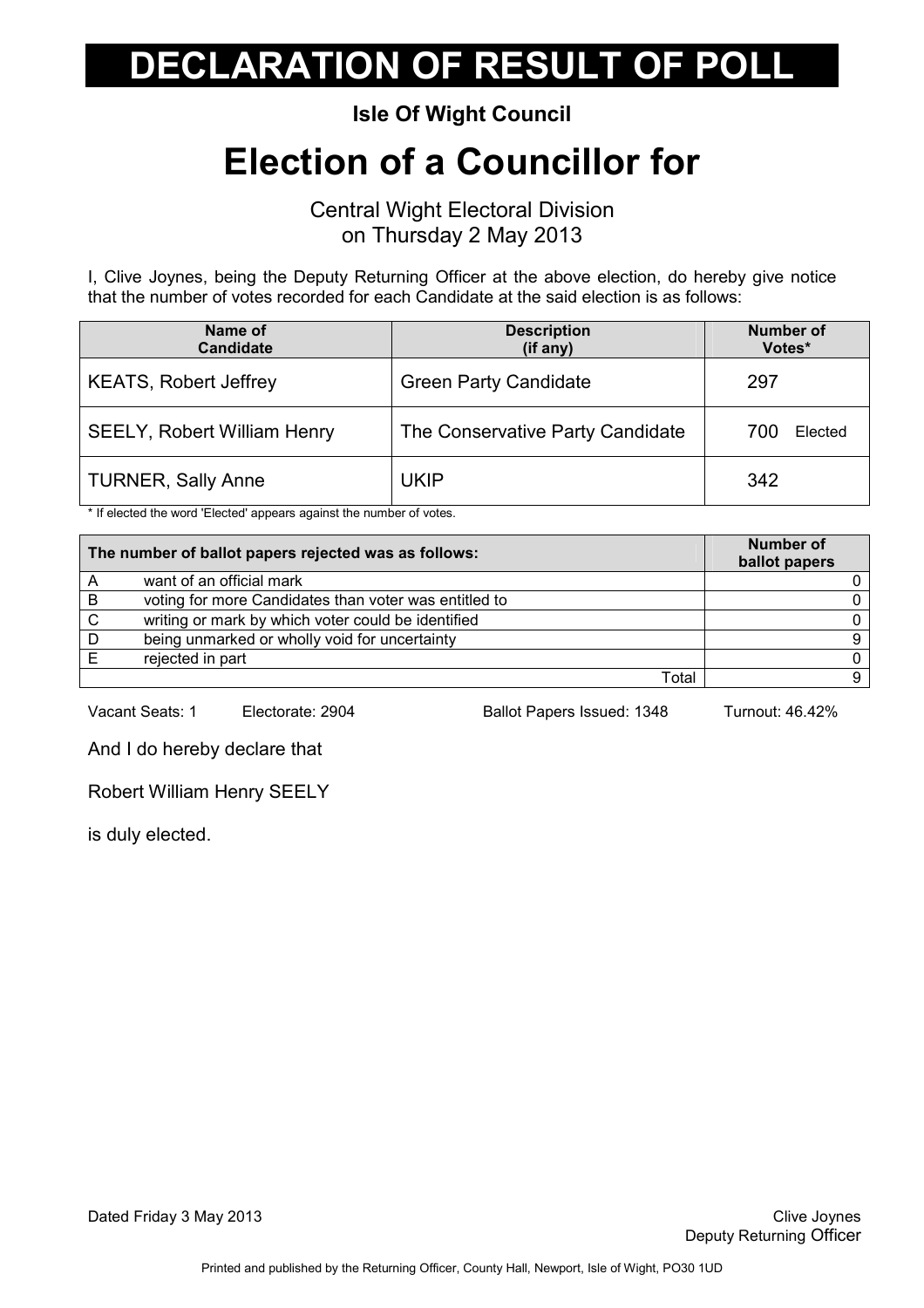#### Isle Of Wight Council

## Election of a County Councillor for

Chale, Niton and Whitwell Electoral Division on Thursday 2 May 2013

I, Chris Mathews, being the Deputy Returning Officer at the above election, do hereby give notice that the number of votes recorded for each Candidate at the said election is as follows:

| Name of<br><b>Candidate</b> | <b>Description</b><br>(if any)   | <b>Number of</b><br>Votes* |
|-----------------------------|----------------------------------|----------------------------|
| <b>HAYTACK, Simon Peter</b> | Labour Party Candidate           | 168                        |
| NOLAN, Jai Deaville         | <b>UKIP</b>                      | 256                        |
| <b>STEWART, David Kevin</b> | The Conservative Party Candidate | 658<br>Elected             |

\* If elected the word 'Elected' appears against the number of votes.

| The number of ballot papers rejected was as follows: |                                                       | <b>Number of</b><br>ballot papers |
|------------------------------------------------------|-------------------------------------------------------|-----------------------------------|
|                                                      | want of an official mark                              |                                   |
| B                                                    | voting for more Candidates than voter was entitled to |                                   |
| C.                                                   | writing or mark by which voter could be identified    |                                   |
| D                                                    | being unmarked or wholly void for uncertainty         |                                   |
|                                                      | rejected in part                                      |                                   |
|                                                      | Total                                                 |                                   |

Vacant Seats: 1 Electorate: 2297 Ballot Papers Issued: 1084 Turnout: 47.19%

And I do hereby declare that

David Kevin STEWART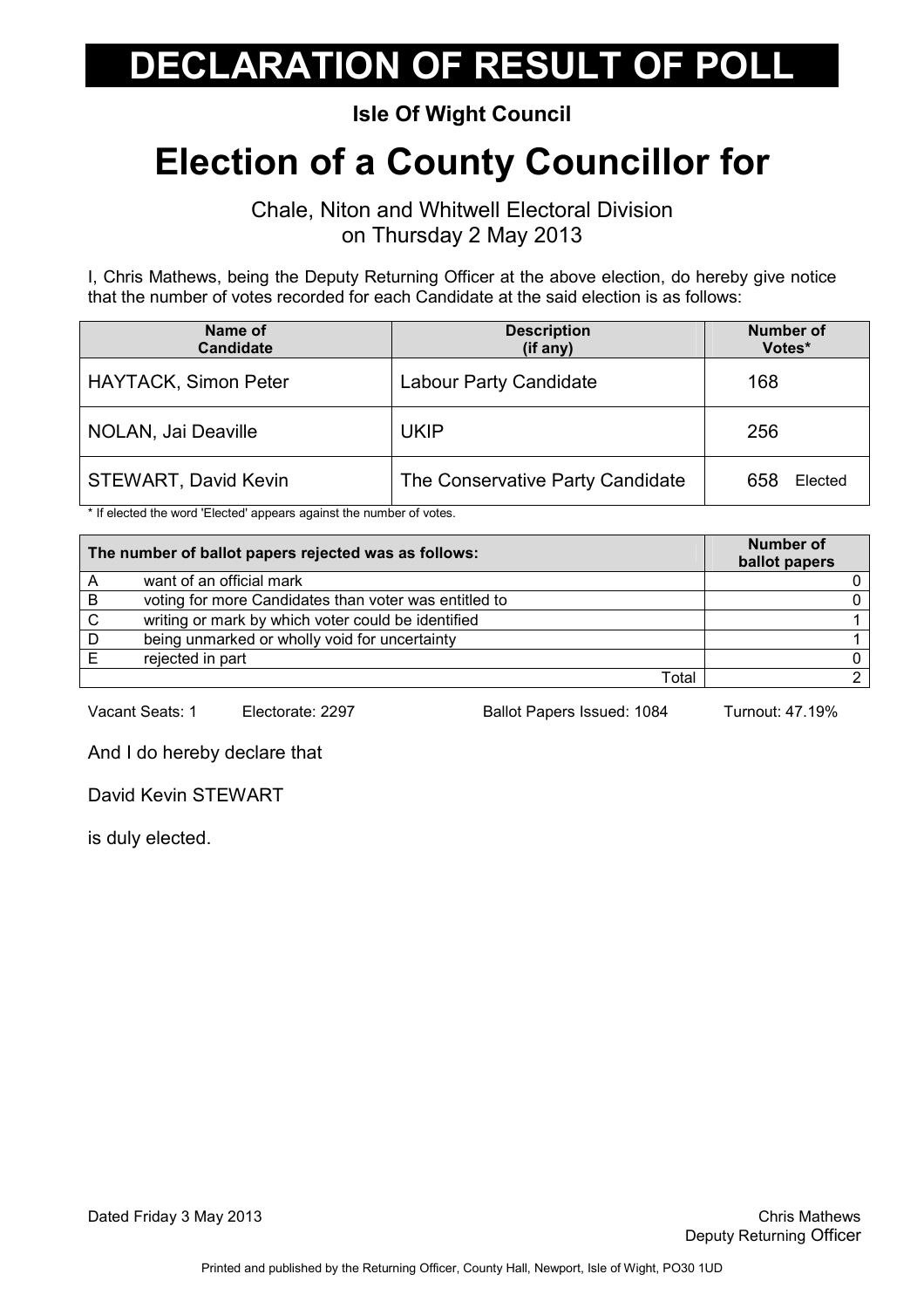Isle Of Wight Council

## Election of a County Councillor for

Cowes Medina Electoral Division on Thursday 2 May 2013

I, Chris Mathews, being the Deputy Returning Officer at the above election, do hereby give notice that the number of votes recorded for each Candidate at the said election is as follows:

| Name of<br><b>Candidate</b>    | <b>Description</b><br>(if any)   | <b>Number of</b><br>Votes* |
|--------------------------------|----------------------------------|----------------------------|
| <b>BRYAN, Margaret Frances</b> | Labour Party Candidate           | 97                         |
| PEACEY-WILCOX, Lora            | Independent                      | 609<br>Elected             |
| <b>WALTERS, David Kenneth</b>  | The Conservative Party Candidate | 158                        |

\* If elected the word 'Elected' appears against the number of votes.

|    | The number of ballot papers rejected was as follows:  | <b>Number of</b><br>ballot papers |
|----|-------------------------------------------------------|-----------------------------------|
|    | want of an official mark                              |                                   |
| B  | voting for more Candidates than voter was entitled to |                                   |
| C. | writing or mark by which voter could be identified    |                                   |
| D  | being unmarked or wholly void for uncertainty         |                                   |
|    | rejected in part                                      |                                   |
|    | Total                                                 |                                   |

Vacant Seats: 1 Electorate: 3145 Ballot Papers Issued: 869 Turnout: 27.63%

And I do hereby declare that

Lora PEACEY-WILCOX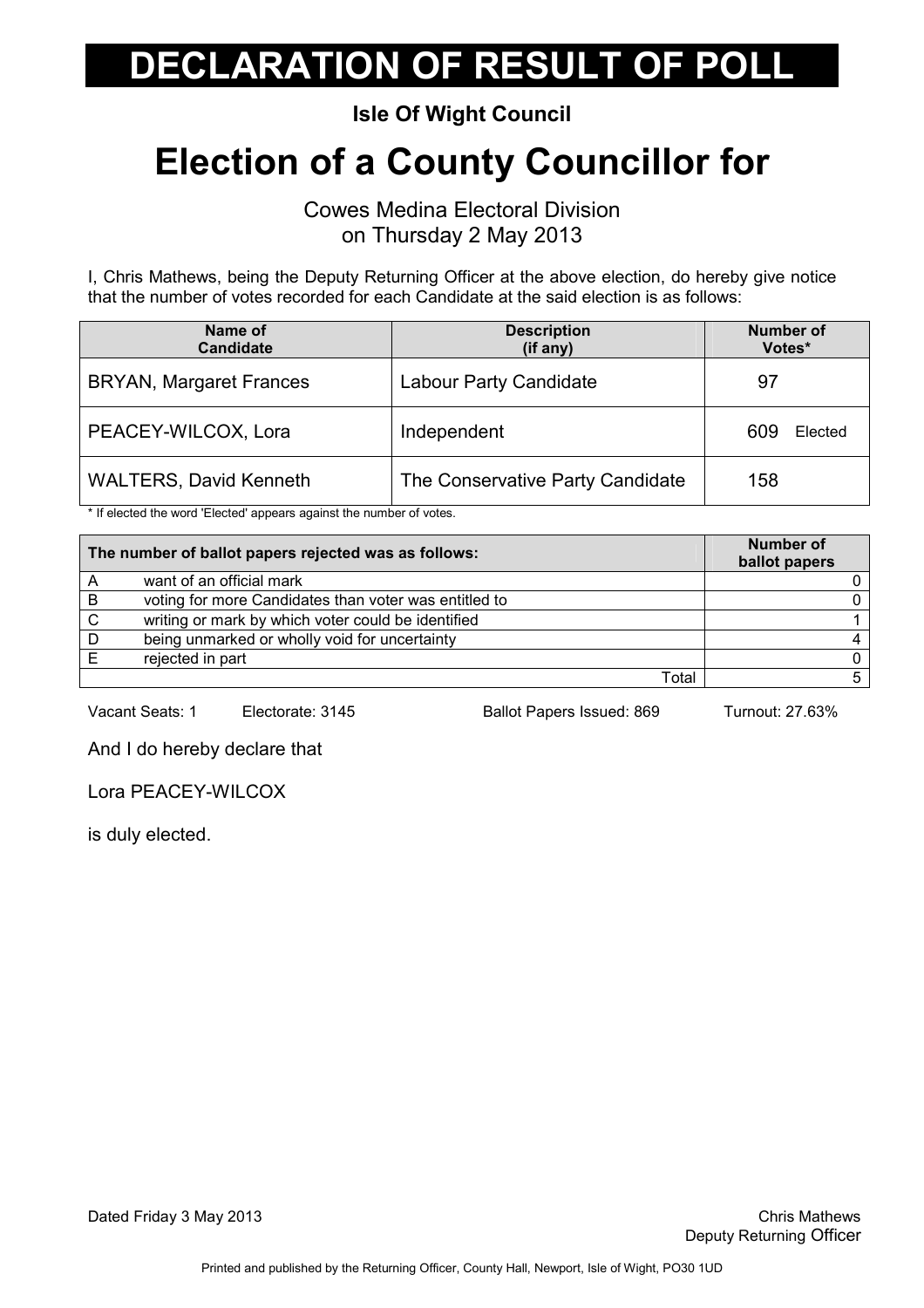Isle Of Wight Council

### Election of a Councillor for

Cowes North Electoral Division on Thursday 2 May 2013

I, Clive Joynes, being the Deputy Returning Officer at the above election, do hereby give notice that the number of votes recorded for each Candidate at the said election is as follows:

| Name of<br>Candidate        | <b>Description</b><br>$(if$ any) | <b>Number of</b><br>Votes* |
|-----------------------------|----------------------------------|----------------------------|
| <b>BERTIE, Paul Michael</b> | The Conservative Party Candidate | 416<br>Elected             |
| LYNDEN-BELL, Rosemary       | UKIP                             | 340                        |

\* If elected the word 'Elected' appears against the number of votes.

| The number of ballot papers rejected was as follows: |                                                       | <b>Number of</b><br>ballot papers |
|------------------------------------------------------|-------------------------------------------------------|-----------------------------------|
|                                                      | want of an official mark                              |                                   |
| B                                                    | voting for more Candidates than voter was entitled to |                                   |
| C.                                                   | writing or mark by which voter could be identified    |                                   |
| D                                                    | being unmarked or wholly void for uncertainty         | 49                                |
|                                                      | rejected in part                                      | 0.                                |
|                                                      | Total                                                 |                                   |

Vacant Seats: 1 Electorate: 2603 Ballot Papers Issued: 810 Turnout: 31.12%

And I do hereby declare that

Paul Michael BERTIE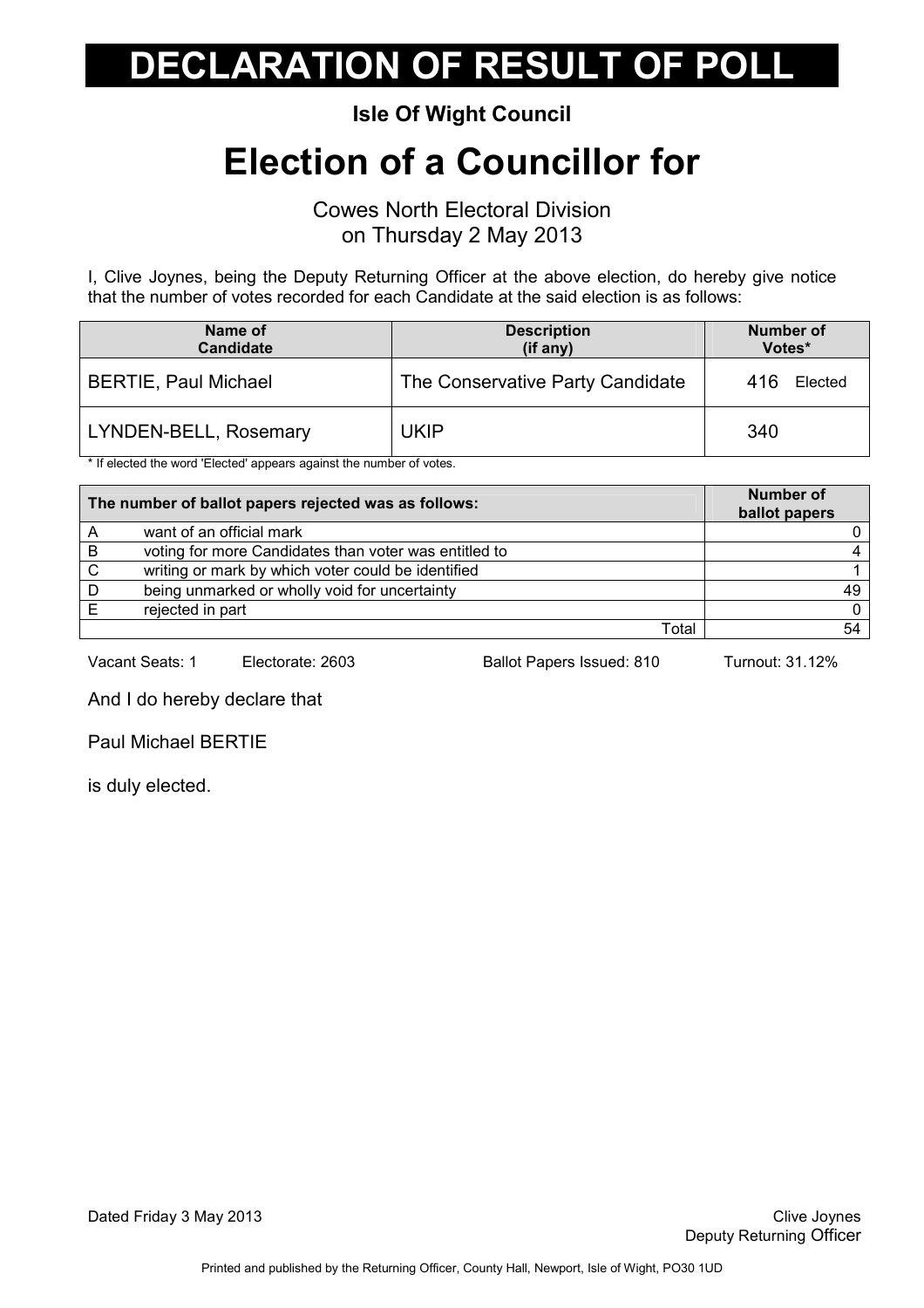#### Isle Of Wight Council

#### Election of a Councillor for

Cowes South and Northwood Electoral Division on Thursday 2 May 2013

I, Clive Joynes, being the Deputy Returning Officer at the above election, do hereby give notice that the number of votes recorded for each Candidate at the said election is as follows:

| Name of<br><b>Candidate</b>        | <b>Description</b><br>(if any)   | <b>Number of</b><br>Votes* |
|------------------------------------|----------------------------------|----------------------------|
| FERRIS, Judith                     | Independent                      | 502                        |
| NICHOLSON, John Ulysses<br>Anthony | The Conservative Party Candidate | 518<br>Elected             |

If elected the word 'Elected' appears against the number of votes.

| The number of ballot papers rejected was as follows: |                                                       | <b>Number of</b><br>ballot papers |
|------------------------------------------------------|-------------------------------------------------------|-----------------------------------|
|                                                      | want of an official mark                              |                                   |
| B                                                    | voting for more Candidates than voter was entitled to |                                   |
| C                                                    | writing or mark by which voter could be identified    |                                   |
| D                                                    | being unmarked or wholly void for uncertainty         |                                   |
|                                                      | rejected in part                                      |                                   |
|                                                      | Total                                                 |                                   |

Vacant Seats: 1 Electorate: 2991 Ballot Papers Issued: 1027 Turnout: 34.34%

And I do hereby declare that

John Ulysses Anthony NICHOLSON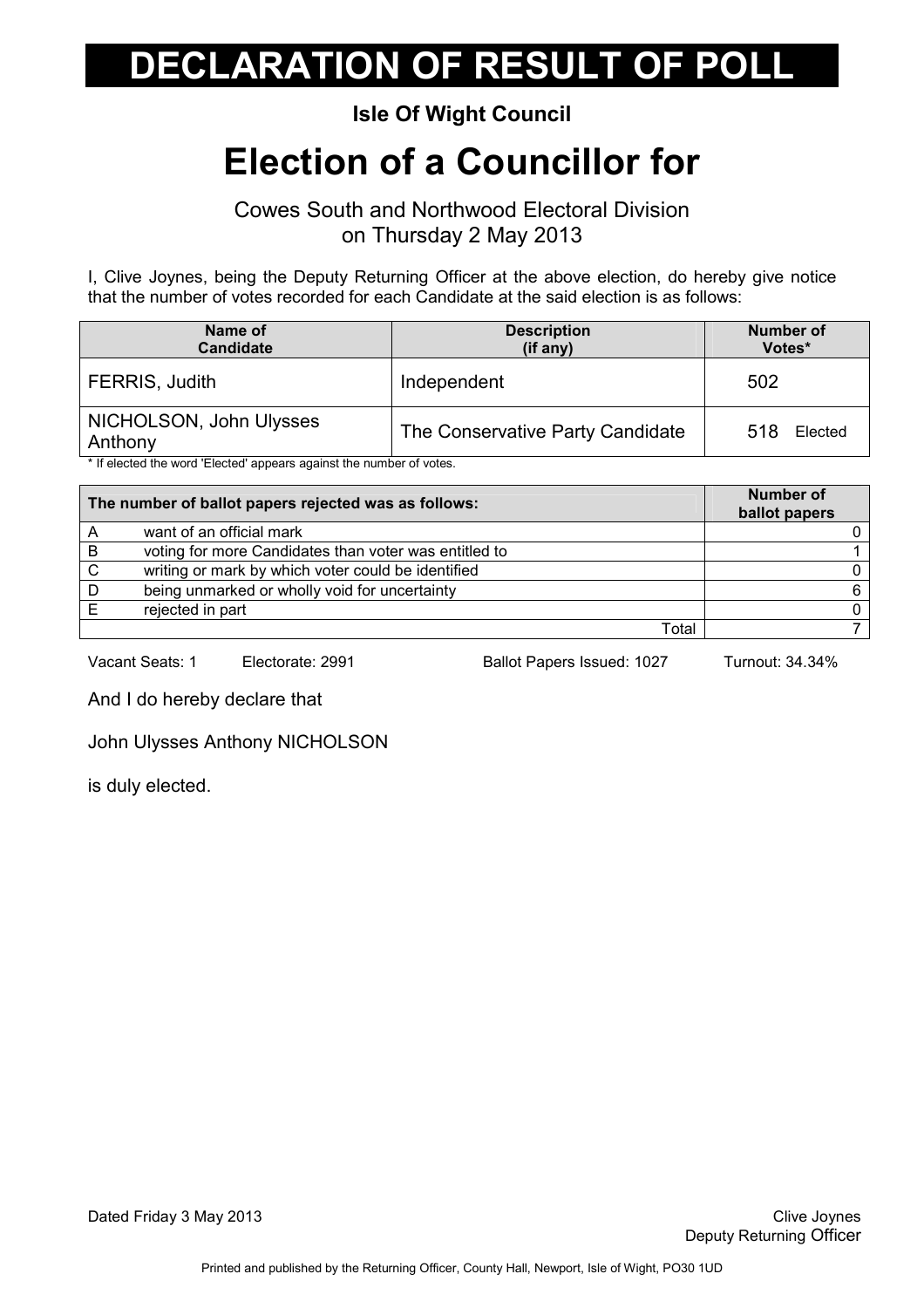#### Isle Of Wight Council

### Election of a Councillor for

Cowes West and Gurnard Electoral Division on Thursday 2 May 2013

I, Clive Joynes, being the Deputy Returning Officer at the above election, do hereby give notice that the number of votes recorded for each Candidate at the said election is as follows:

| Name of<br><b>Candidate</b>            | <b>Description</b><br>(if any)   | <b>Number of</b><br>Votes* |
|----------------------------------------|----------------------------------|----------------------------|
| <b>FULLER, Paul Andrew</b>             | Independent                      | 1143<br>Elected            |
| <b>MCNEILL, Mark Angus Thornycroft</b> | The Conservative Party Candidate | 247                        |

\* If elected the word 'Elected' appears against the number of votes.

| The number of ballot papers rejected was as follows: |                                                       | <b>Number of</b><br>ballot papers |
|------------------------------------------------------|-------------------------------------------------------|-----------------------------------|
|                                                      | want of an official mark                              |                                   |
| -B                                                   | voting for more Candidates than voter was entitled to |                                   |
| C.                                                   | writing or mark by which voter could be identified    |                                   |
| D                                                    | being unmarked or wholly void for uncertainty         | 5.                                |
|                                                      | rejected in part                                      | 0.                                |
|                                                      | Total                                                 |                                   |

Vacant Seats: 1 Electorate: 3037 Ballot Papers Issued: 1395 Turnout: 45.93%

And I do hereby declare that

Paul Andrew FULLER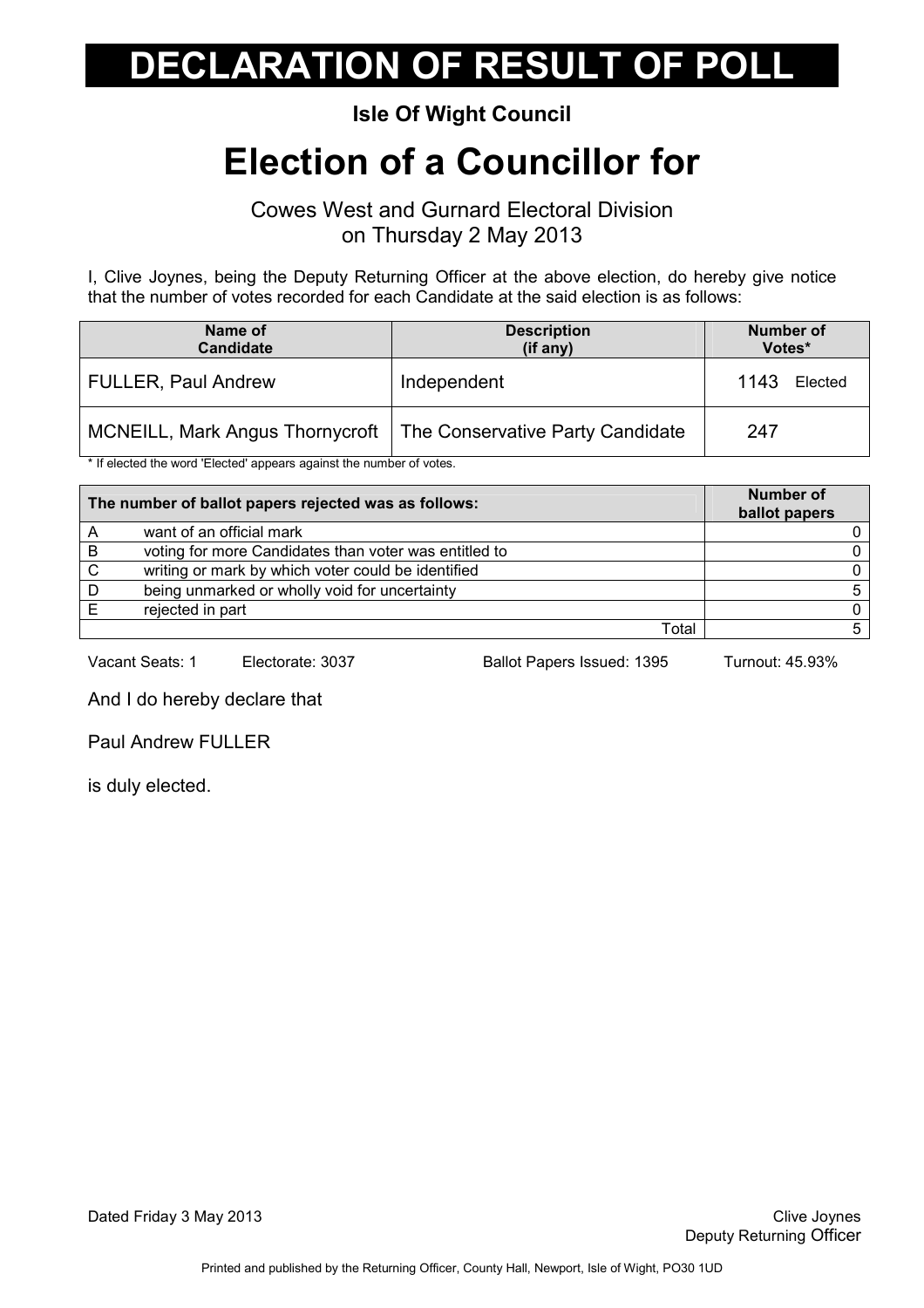Isle Of Wight Council

### Election of a Councillor for

East Cowes Electoral Division on Thursday 2 May 2013

I, Chris Mathews, being the Deputy Returning Officer at the above election, do hereby give notice that the number of votes recorded for each Candidate at the said election is as follows:

| Name of<br><b>Candidate</b>     | <b>Description</b><br>(if any)   | <b>Number of</b><br>Votes* |
|---------------------------------|----------------------------------|----------------------------|
| HILLARD, Luisa Francesca        | Independent                      | 367<br>Elected             |
| MOSS, Daniel                    | <b>UKIP</b>                      | 323                        |
| PACKHAM, Robert Frank           | <b>Liberal Democrat</b>          | 137                        |
| <b>WEBSTER, Margaret Eileen</b> | The Conservative Party Candidate | 364                        |

\* If elected the word 'Elected' appears against the number of votes.

|   | The number of ballot papers rejected was as follows:  | Number of<br>ballot papers |
|---|-------------------------------------------------------|----------------------------|
|   | want of an official mark                              |                            |
| B | voting for more Candidates than voter was entitled to |                            |
| C | writing or mark by which voter could be identified    |                            |
| D | being unmarked or wholly void for uncertainty         |                            |
|   | rejected in part                                      |                            |
|   | Total                                                 |                            |

Vacant Seats: 1 Electorate: 3039 Ballot Papers Issued: 1197 Turnout: 39.39%

And I do hereby declare that

Luisa Francesca HILLARD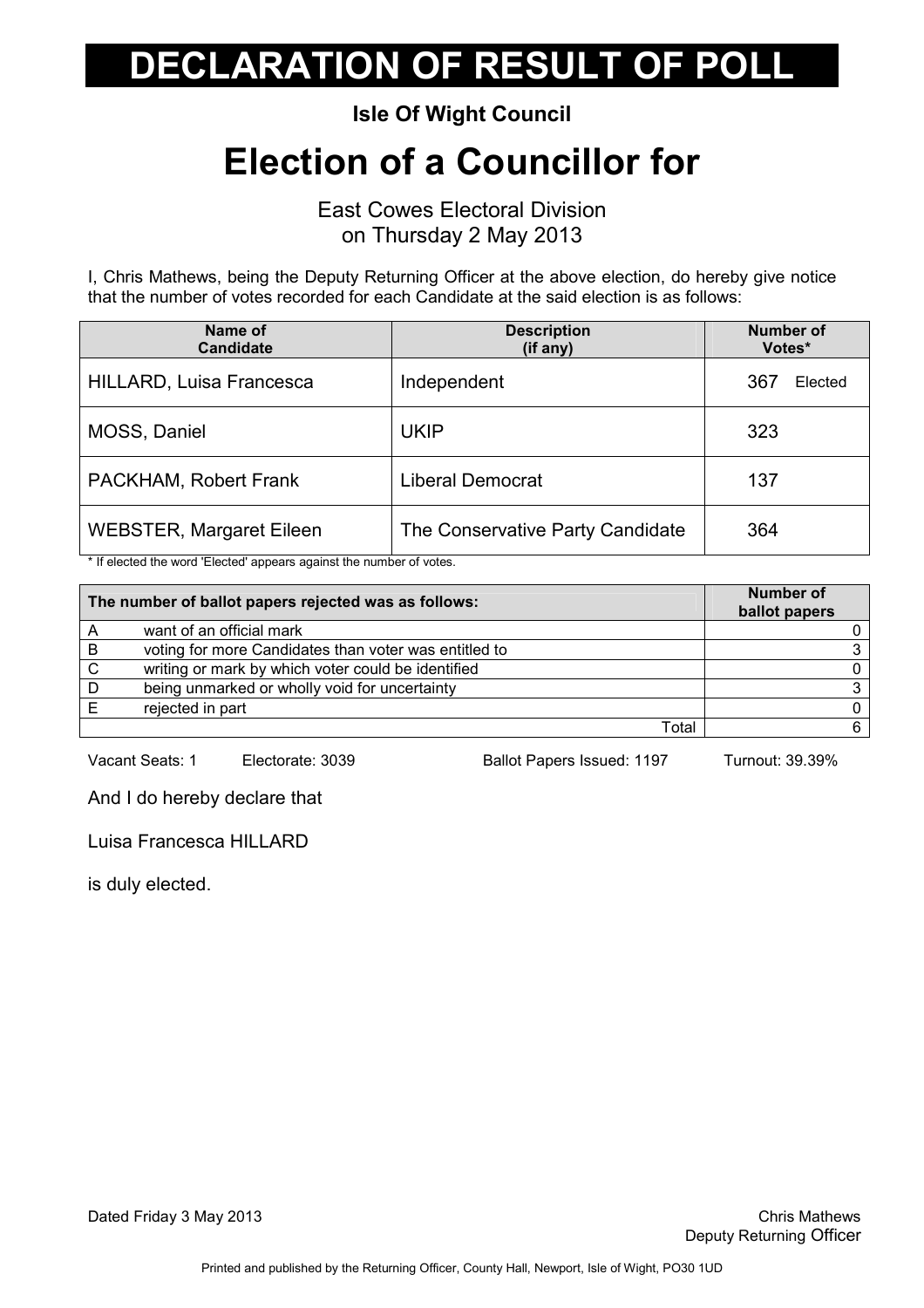Isle Of Wight Council

## Election of a County Councillor for

Freshwater North Electoral Division on Thursday 2 May 2013

I, Clive Joynes, being the Deputy Returning Officer at the above election, do hereby give notice that the number of votes recorded for each Candidate at the said election is as follows:

| Name of<br>Candidate         | <b>Description</b><br>$(if$ any) | Number of<br>Votes* |
|------------------------------|----------------------------------|---------------------|
| <b>ECCLES, David Michael</b> | The Conservative Party Candidate | Elected<br>402      |
| JENNINGS, Michael John       | UKIP                             | 313                 |

\* If elected the word 'Elected' appears against the number of votes.

| The number of ballot papers rejected was as follows: |                                                       | <b>Number of</b><br>ballot papers |
|------------------------------------------------------|-------------------------------------------------------|-----------------------------------|
|                                                      | want of an official mark                              |                                   |
| B                                                    | voting for more Candidates than voter was entitled to |                                   |
| C.                                                   | writing or mark by which voter could be identified    |                                   |
| D                                                    | being unmarked or wholly void for uncertainty         | 24                                |
|                                                      | rejected in part                                      |                                   |
|                                                      | Total                                                 |                                   |

Vacant Seats: 1 Electorate: 2349 Ballot Papers Issued: 746 Turnout: 31.76%

And I do hereby declare that

David Michael ECCLES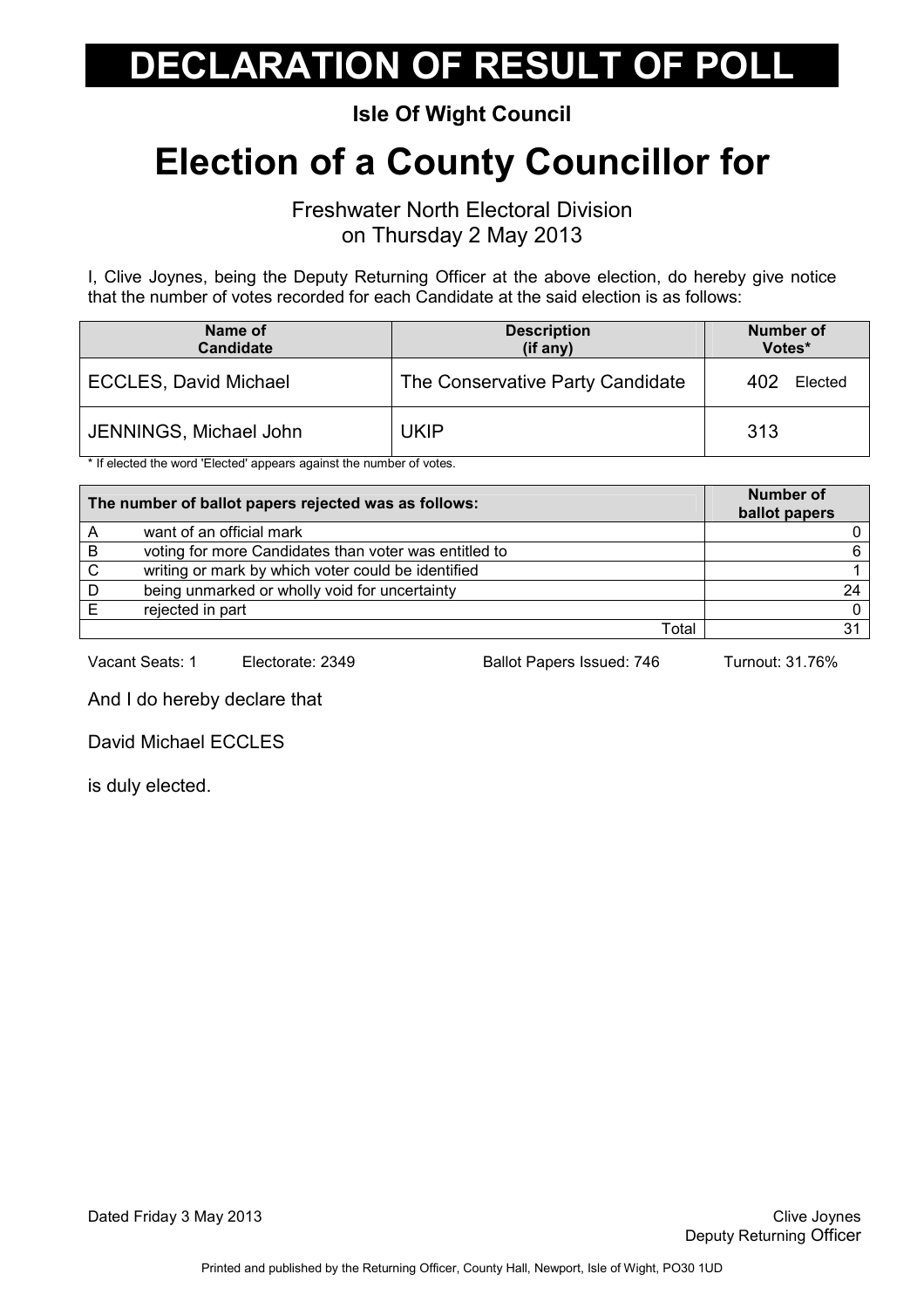Isle Of Wight Council

## Election of a County Councillor for

Freshwater South Electoral Division on Thursday 2 May 2013

I, Chris Mathews, being the Deputy Returning Officer at the above election, do hereby give notice that the number of votes recorded for each Candidate at the said election is as follows:

| Name of<br><b>Candidate</b>    | <b>Description</b><br>(if any)   | <b>Number of</b><br>Votes* |
|--------------------------------|----------------------------------|----------------------------|
| <b>CAMERON, George William</b> | The Conservative Party Candidate | 320                        |
| MEDLAND, John Cedric           | Independent                      | 480<br>Elected             |
| <b>TAYLOR, Paul Graham</b>     | UKIP                             | 179                        |

\* If elected the word 'Elected' appears against the number of votes.

|    | The number of ballot papers rejected was as follows:  | <b>Number of</b><br>ballot papers |
|----|-------------------------------------------------------|-----------------------------------|
|    | want of an official mark                              |                                   |
| B  | voting for more Candidates than voter was entitled to |                                   |
| C. | writing or mark by which voter could be identified    |                                   |
| D  | being unmarked or wholly void for uncertainty         |                                   |
|    | rejected in part                                      |                                   |
|    | Total                                                 |                                   |

Vacant Seats: 1 Electorate: 2465 Ballot Papers Issued: 982 Turnout: 39.84%

And I do hereby declare that

John Cedric MEDLAND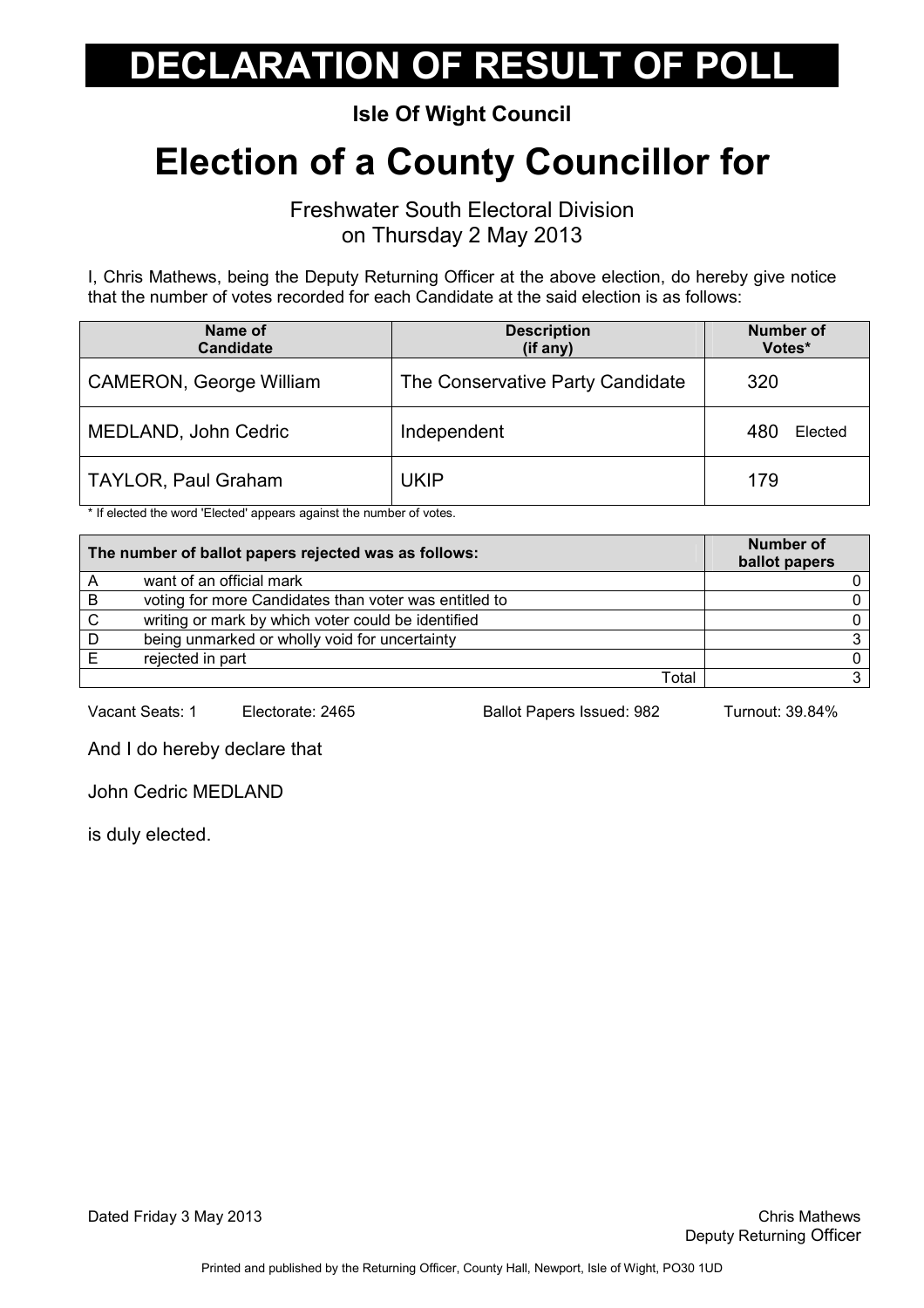Isle Of Wight Council

## Election of a County Councillor for

Godshill and Wroxall Electoral Division on Thursday 2 May 2013

I, Chris Mathews, being the Deputy Returning Officer at the above election, do hereby give notice that the number of votes recorded for each Candidate at the said election is as follows:

| Name of<br><b>Candidate</b> | <b>Description</b><br>(if any)   | <b>Number of</b><br>Votes* |
|-----------------------------|----------------------------------|----------------------------|
| DOWNER, Rodney David        | Independent                      | Elected<br>773             |
| JOHN, Nicholas              | The Conservative Party Candidate | 112                        |
| MARTIN, Paul St. John       | <b>UKIP</b>                      | 191                        |
| <b>MCKEAN, Jane Alison</b>  | <b>Labour Party Candidate</b>    | 45                         |

\* If elected the word 'Elected' appears against the number of votes.

|   | The number of ballot papers rejected was as follows:  | Number of<br>ballot papers |
|---|-------------------------------------------------------|----------------------------|
|   | want of an official mark                              |                            |
| B | voting for more Candidates than voter was entitled to |                            |
| C | writing or mark by which voter could be identified    |                            |
| D | being unmarked or wholly void for uncertainty         |                            |
|   | rejected in part                                      |                            |
|   | Total                                                 |                            |

Vacant Seats: 1 Electorate: 2583 Ballot Papers Issued: 1121 Turnout: 43.40%

And I do hereby declare that

Rodney David DOWNER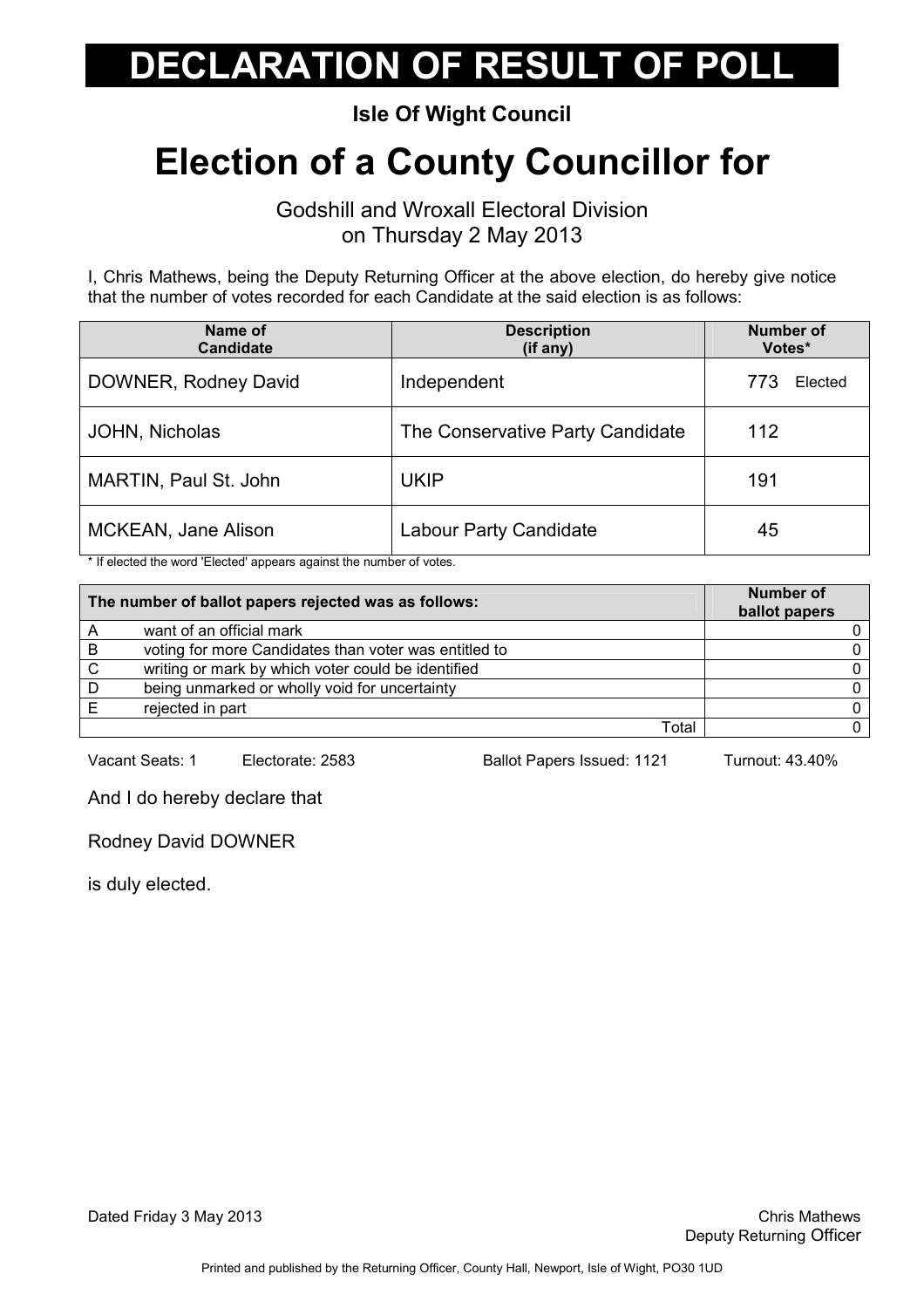#### Isle Of Wight Council

### Election of a Councillor for

Havenstreet, Ashey and Haylands Electoral Division on Thursday 2 May 2013

I, Chris Mathews, being the Deputy Returning Officer at the above election, do hereby give notice that the number of votes recorded for each Candidate at the said election is as follows:

| Name of<br><b>Candidate</b>     | <b>Description</b><br>(if any)   | <b>Number of</b><br>Votes* |
|---------------------------------|----------------------------------|----------------------------|
| CHURCHMAN, Vanessa Claire       | Independent                      | 249                        |
| <b>GAUNTLETT, Conrad Martin</b> | The Conservative Party Candidate | 287<br>Elected             |
| JOYCE, Kim                      | <b>UKIP</b>                      | 194                        |
| ROSS, Malcolm                   | <b>Liberal Democrat</b>          | 129                        |

\* If elected the word 'Elected' appears against the number of votes.

|    | The number of ballot papers rejected was as follows:  | Number of<br>ballot papers |
|----|-------------------------------------------------------|----------------------------|
|    | want of an official mark                              |                            |
| B  | voting for more Candidates than voter was entitled to |                            |
| C. | writing or mark by which voter could be identified    |                            |
| D  | being unmarked or wholly void for uncertainty         |                            |
|    | rejected in part                                      |                            |
|    | Total                                                 |                            |

Vacant Seats: 1 Electorate: 2811 Ballot Papers Issued: 863 Turnout: 30.70%

And I do hereby declare that

Conrad Martin GAUNTLETT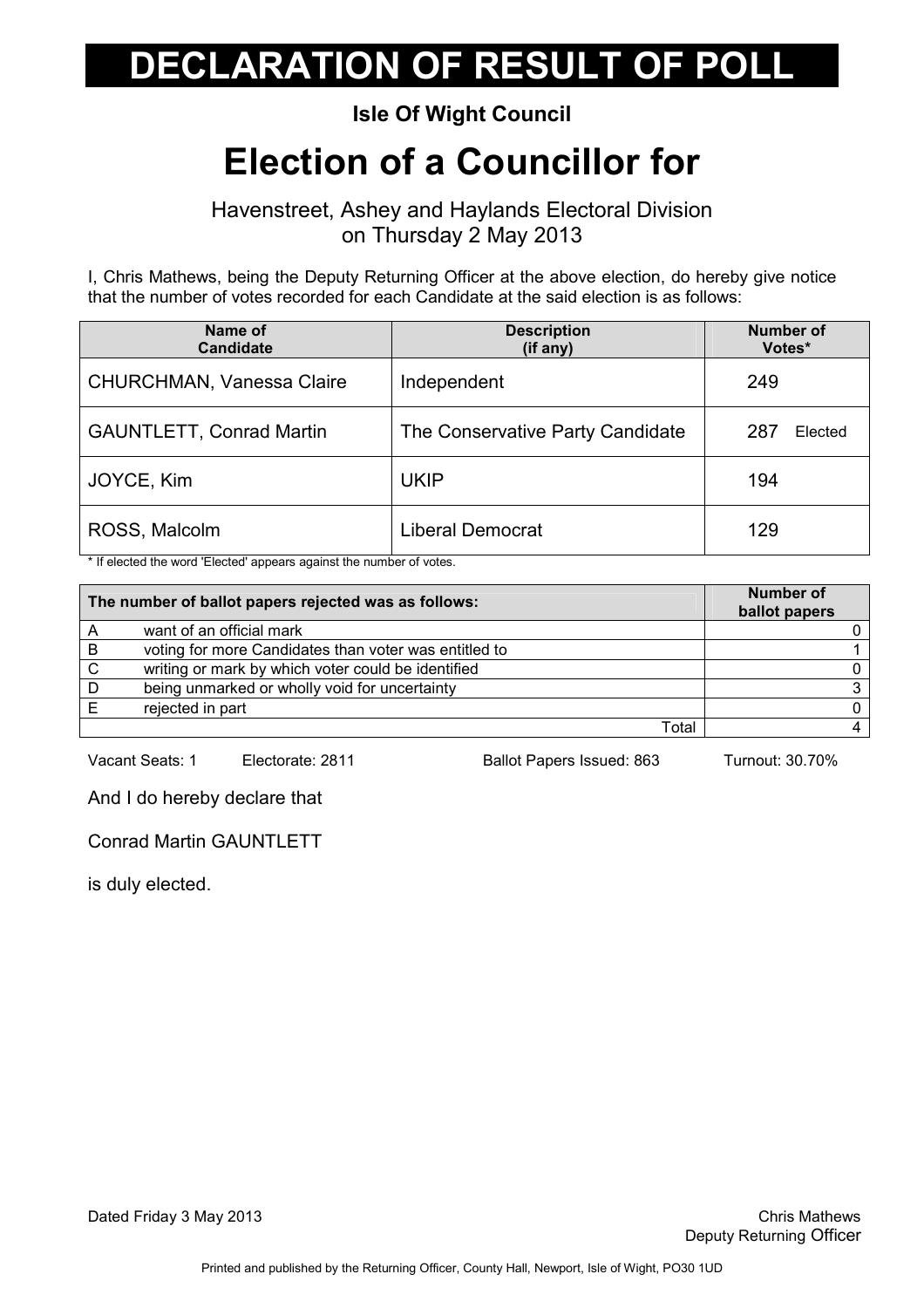Isle Of Wight Council

## Election of a County Councillor for

Lake North Electoral Division on Thursday 2 May 2013

I, Chris Mathews, being the Deputy Returning Officer at the above election, do hereby give notice that the number of votes recorded for each Candidate at the said election is as follows:

| Name of<br><b>Candidate</b>   | <b>Description</b><br>(if any)   | <b>Number of</b><br>Votes* |
|-------------------------------|----------------------------------|----------------------------|
| <b>HOLLANDS, Alan Derek</b>   | <b>Labour Party Candidate</b>    | Elected<br>355             |
| <b>MAGUIRE, James Emerson</b> | <b>UKIP</b>                      | 234                        |
| WHITE, Gerard                 | The Conservative Party Candidate | 271                        |

\* If elected the word 'Elected' appears against the number of votes.

|   | The number of ballot papers rejected was as follows:  | <b>Number of</b><br>ballot papers |
|---|-------------------------------------------------------|-----------------------------------|
|   | want of an official mark                              |                                   |
| B | voting for more Candidates than voter was entitled to |                                   |
| C | writing or mark by which voter could be identified    |                                   |
| D | being unmarked or wholly void for uncertainty         |                                   |
|   | rejected in part                                      |                                   |
|   | Total                                                 |                                   |

Vacant Seats: 1 Electorate: 2835 Ballot Papers Issued: 864 Turnout: 30.48%

And I do hereby declare that

Alan Derek HOLLANDS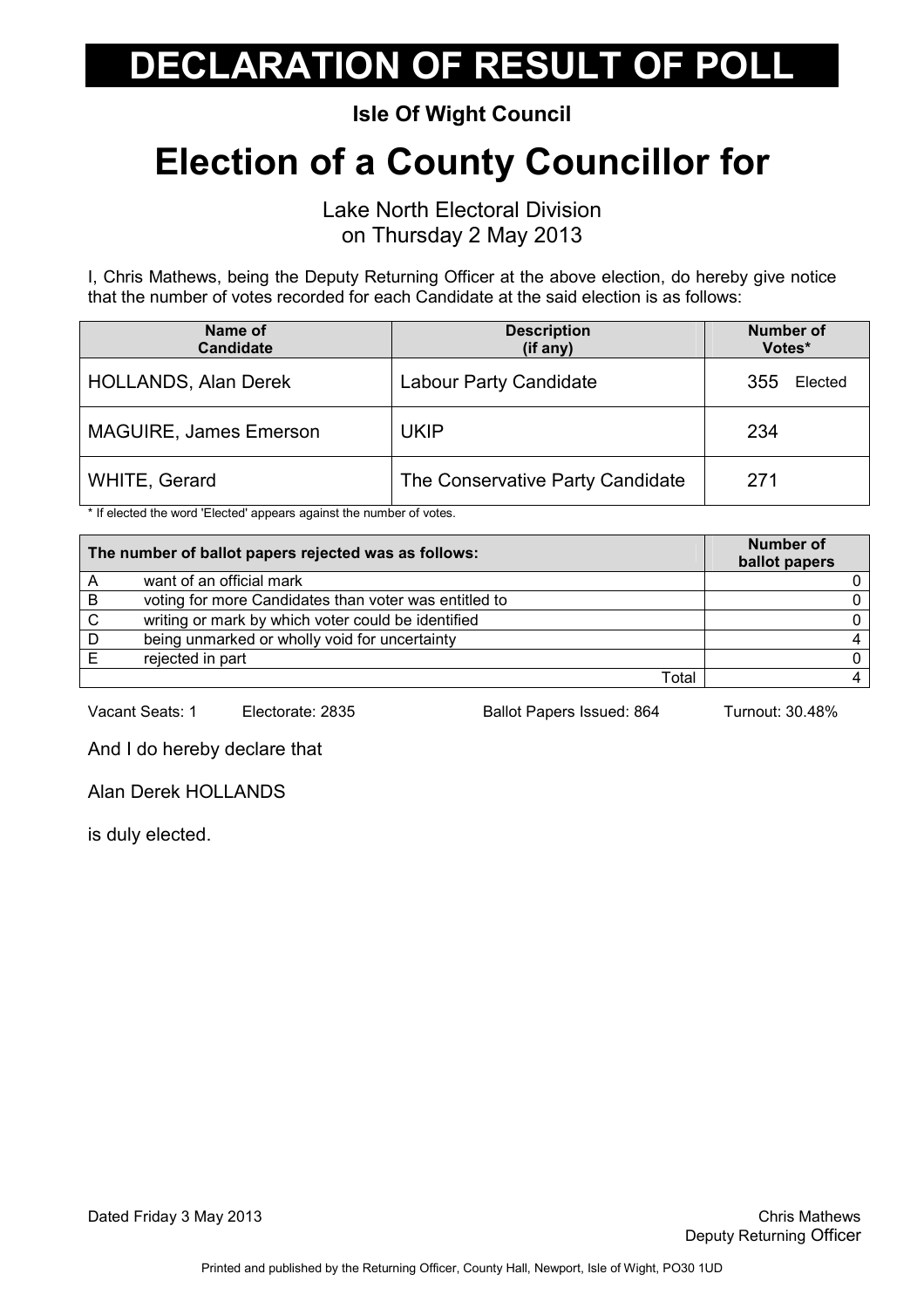Isle Of Wight Council

## Election of a County Councillor for

Lake South Electoral Division on Thursday 2 May 2013

I, Davina Fiore, being the Returning Officer at the above election, do hereby give notice that the number of votes recorded for each Candidate at the said election is as follows:

| Name of<br><b>Candidate</b>      | <b>Description</b><br>(if any)   | <b>Number of</b><br>Votes* |
|----------------------------------|----------------------------------|----------------------------|
| <b>BLOOMFIELD, Raymond Peter</b> | The Conservative Party Candidate | 381<br>Elected             |
| <b>CLYNCH, Geoffrey</b>          | Independent                      | 277                        |
| DINSDALE, Hugh Warwick           | UKIP                             | 331                        |

\* If elected the word 'Elected' appears against the number of votes.

| The number of ballot papers rejected was as follows: |                                                       | <b>Number of</b><br>ballot papers |
|------------------------------------------------------|-------------------------------------------------------|-----------------------------------|
|                                                      | want of an official mark                              |                                   |
| B                                                    | voting for more Candidates than voter was entitled to |                                   |
| C                                                    | writing or mark by which voter could be identified    |                                   |
| D                                                    | being unmarked or wholly void for uncertainty         |                                   |
|                                                      | rejected in part                                      |                                   |
|                                                      | Total                                                 |                                   |

Vacant Seats: 1 Electorate: 2955 Ballot Papers Issued: 996 Turnout: 33.71%

And I do hereby declare that

Raymond Peter BLOOMFIELD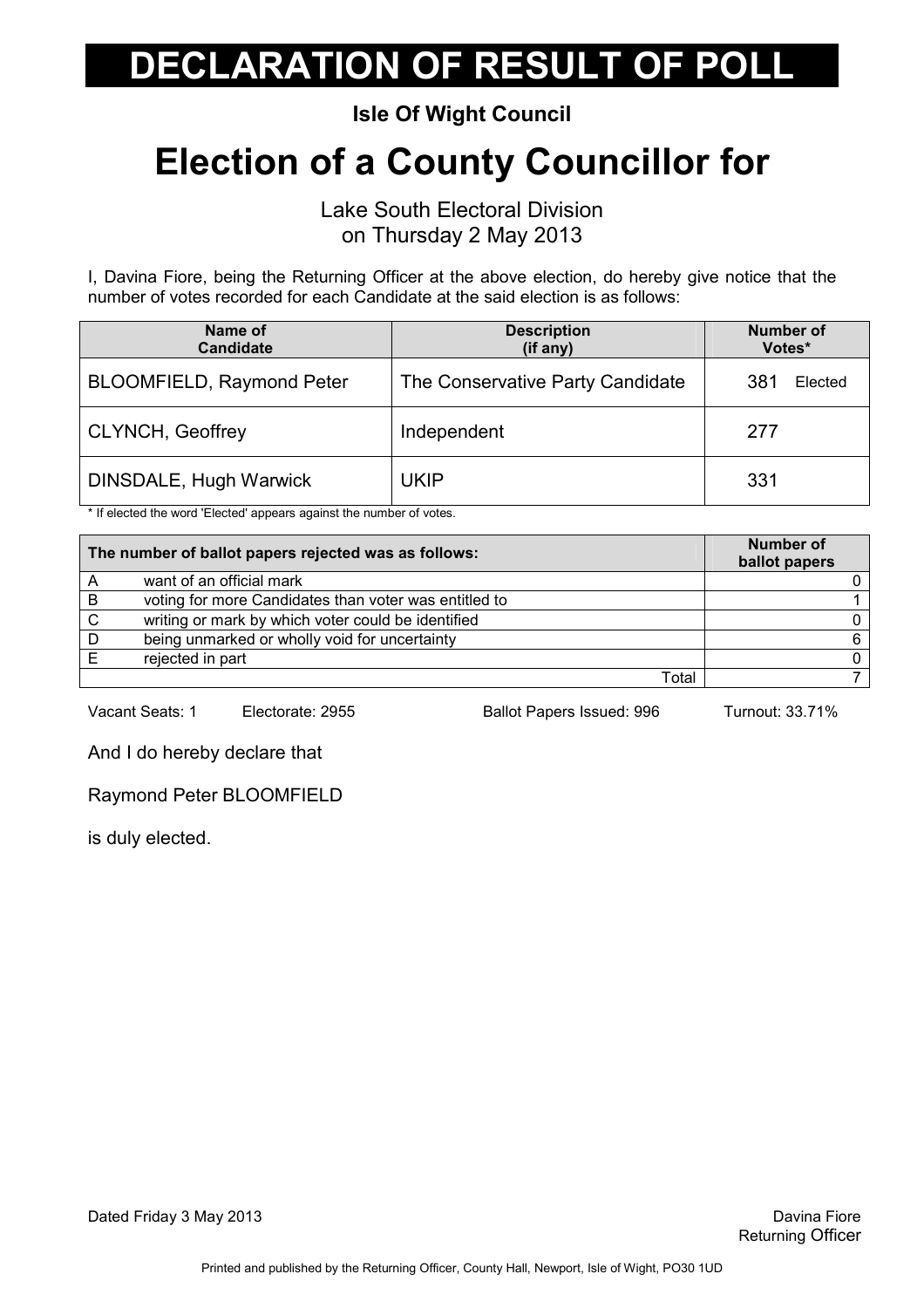#### Isle Of Wight Council

## Election of a County Councillor for

Nettlestone and Seaview Electoral Division on Thursday 2 May 2013

I, Chris Mathews, being the Deputy Returning Officer at the above election, do hereby give notice that the number of votes recorded for each Candidate at the said election is as follows:

| Name of<br><b>Candidate</b>   | <b>Description</b><br>(if any)   | <b>Number of</b><br>Votes* |
|-------------------------------|----------------------------------|----------------------------|
| <b>BARRY, Reginald Robert</b> | <b>Liberal Democrat</b>          | 830<br>Elected             |
| LEWIN, Philip                 | <b>UKIP</b>                      | 149                        |
| <b>TUSON, Diana Margaret</b>  | The Conservative Party Candidate | 389                        |

\* If elected the word 'Elected' appears against the number of votes.

|    | The number of ballot papers rejected was as follows:  | <b>Number of</b><br>ballot papers |
|----|-------------------------------------------------------|-----------------------------------|
|    | want of an official mark                              |                                   |
| B  | voting for more Candidates than voter was entitled to |                                   |
| C. | writing or mark by which voter could be identified    |                                   |
| D  | being unmarked or wholly void for uncertainty         |                                   |
|    | rejected in part                                      |                                   |
|    | Total                                                 |                                   |

Vacant Seats: 1 Electorate: 2551 Ballot Papers Issued: 1368 Turnout: 53.63%

And I do hereby declare that

Reginald Robert BARRY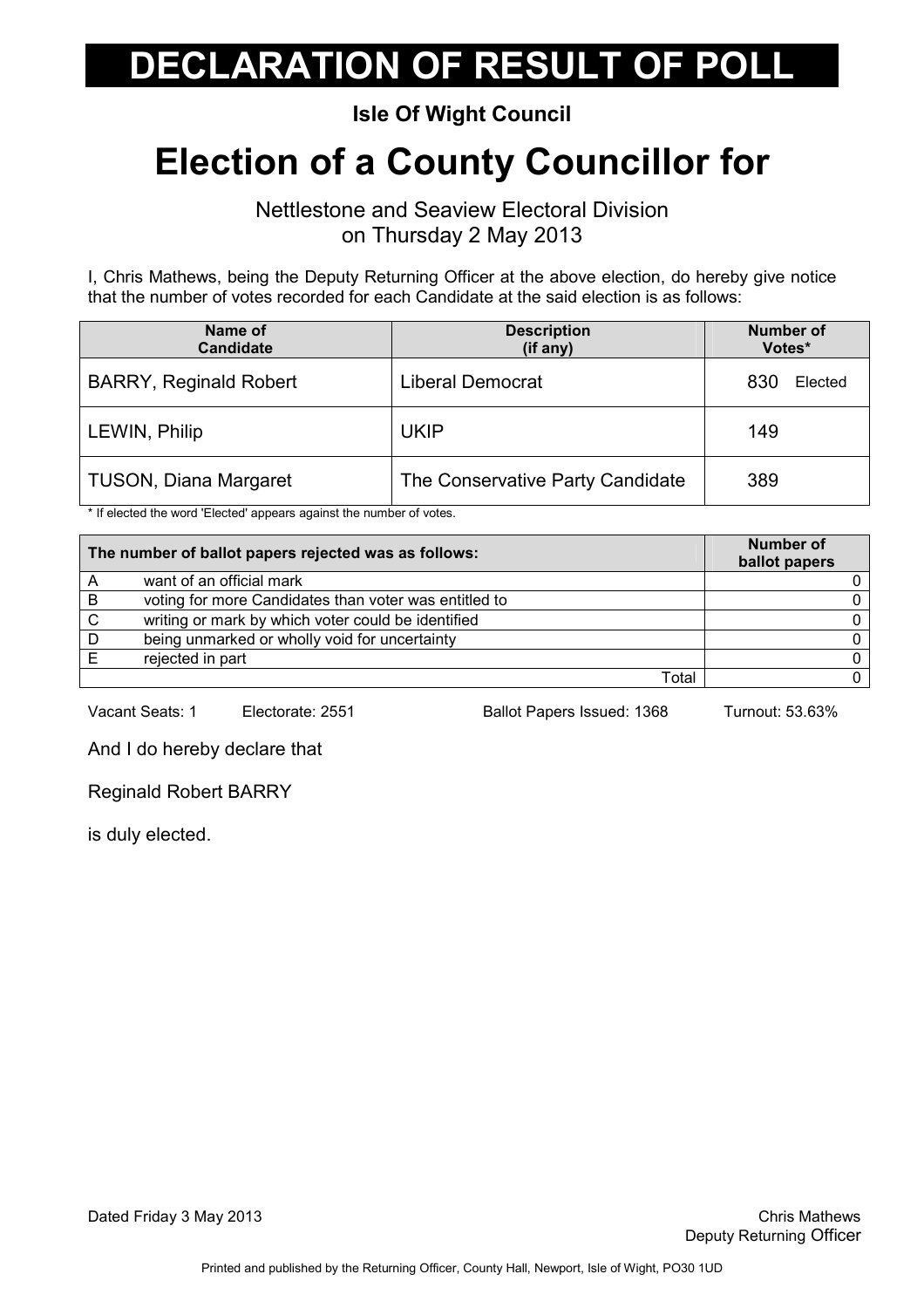Isle Of Wight Council

### Election of a Councillor for

Newport Central Electoral Division on Thursday 2 May 2013

I, Chris Mathews, being the Deputy Returning Officer at the above election, do hereby give notice that the number of votes recorded for each Candidate at the said election is as follows:

| Name of<br><b>Candidate</b>  | <b>Description</b><br>(if any)   | <b>Number of</b><br>Votes* |
|------------------------------|----------------------------------|----------------------------|
| <b>BIRD, Verity Scott</b>    | Independent                      | 138                        |
| JONES-EVANS, Julie Marie     | The Conservative Party Candidate | 375<br>Elected             |
| NICHOLAS, Adrian Leslie      | <b>Labour Party Candidate</b>    | 140                        |
| <b>SOUTAR, Thomas Baxter</b> | <b>UKIP</b>                      | 133                        |

\* If elected the word 'Elected' appears against the number of votes.

| The number of ballot papers rejected was as follows: |                                                       | <b>Number of</b><br>ballot papers |
|------------------------------------------------------|-------------------------------------------------------|-----------------------------------|
|                                                      | want of an official mark                              |                                   |
| B                                                    | voting for more Candidates than voter was entitled to |                                   |
| $\mathbf C$                                          | writing or mark by which voter could be identified    |                                   |
| D                                                    | being unmarked or wholly void for uncertainty         |                                   |
|                                                      | rejected in part                                      |                                   |
|                                                      | Total                                                 |                                   |

Vacant Seats: 1 Electorate: 3050 Ballot Papers Issued: 791 Turnout: 25.93%

And I do hereby declare that

Julie Marie JONES-EVANS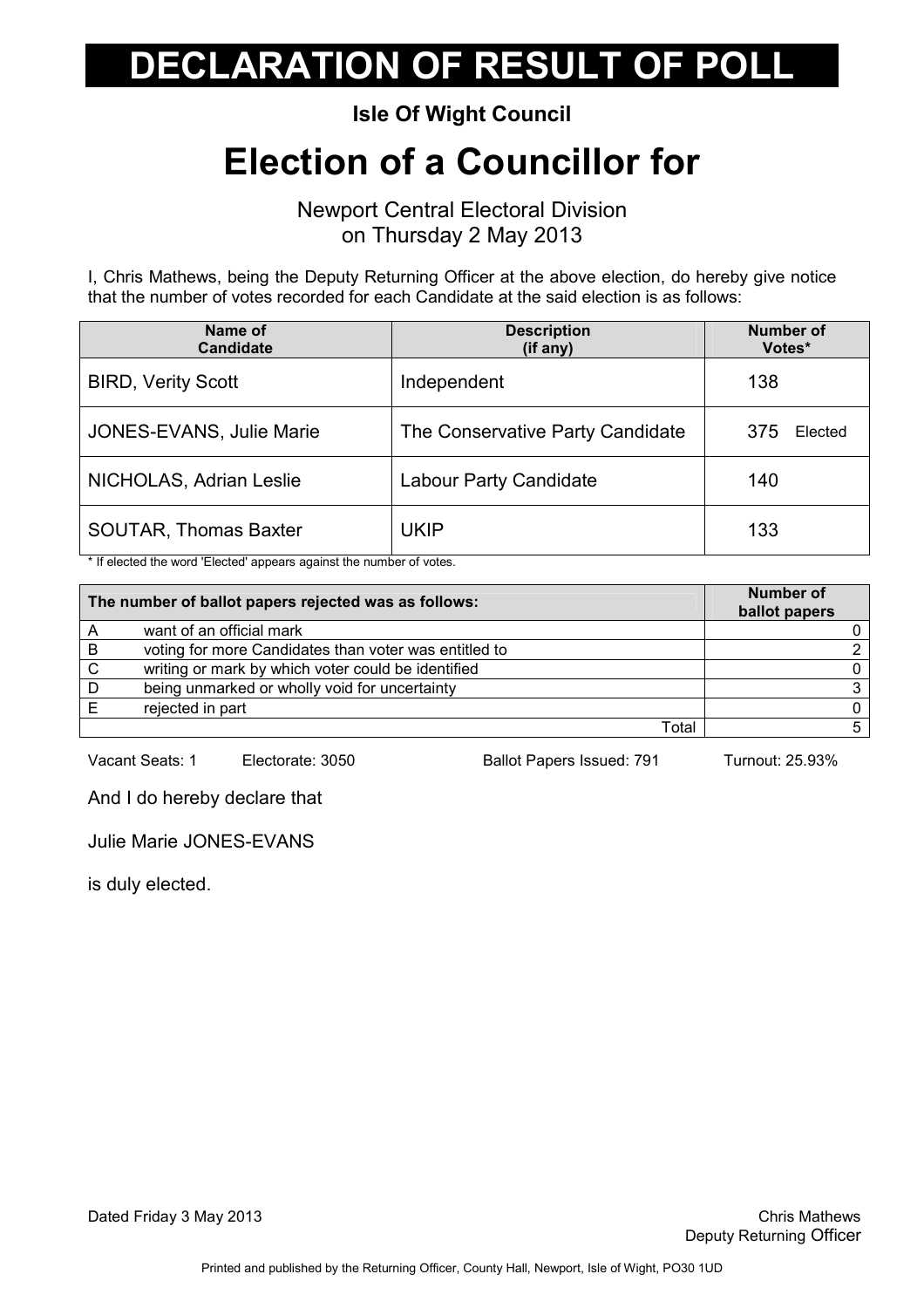Isle Of Wight Council

### Election of a Councillor for

Newport East Electoral Division on Thursday 2 May 2013

I, Davina Fiore, being the Returning Officer at the above election, do hereby give notice that the number of votes recorded for each Candidate at the said election is as follows:

| Name of<br><b>Candidate</b>          | <b>Description</b><br>(if any)   | <b>Number of</b><br>Votes* |
|--------------------------------------|----------------------------------|----------------------------|
| LEPPARD, Richard Henry               | UKIP                             | 161                        |
| LUMLEY, Geoffrey Alan                | <b>Labour Party Candidate</b>    | 443<br>Elected             |
| WYATT-MILLINGTON, Charles<br>William | The Conservative Party Candidate | 126                        |

\* If elected the word 'Elected' appears against the number of votes.

| The number of ballot papers rejected was as follows: |                                                       | <b>Number of</b><br>ballot papers |
|------------------------------------------------------|-------------------------------------------------------|-----------------------------------|
| A                                                    | want of an official mark                              |                                   |
| B                                                    | voting for more Candidates than voter was entitled to |                                   |
| C.                                                   | writing or mark by which voter could be identified    |                                   |
| D                                                    | being unmarked or wholly void for uncertainty         |                                   |
|                                                      | rejected in part                                      |                                   |
|                                                      | Total                                                 |                                   |

Vacant Seats: 1 Electorate: 2557 Ballot Papers Issued: 733 Turnout: 28.67%

And I do hereby declare that

Geoffrey Alan LUMLEY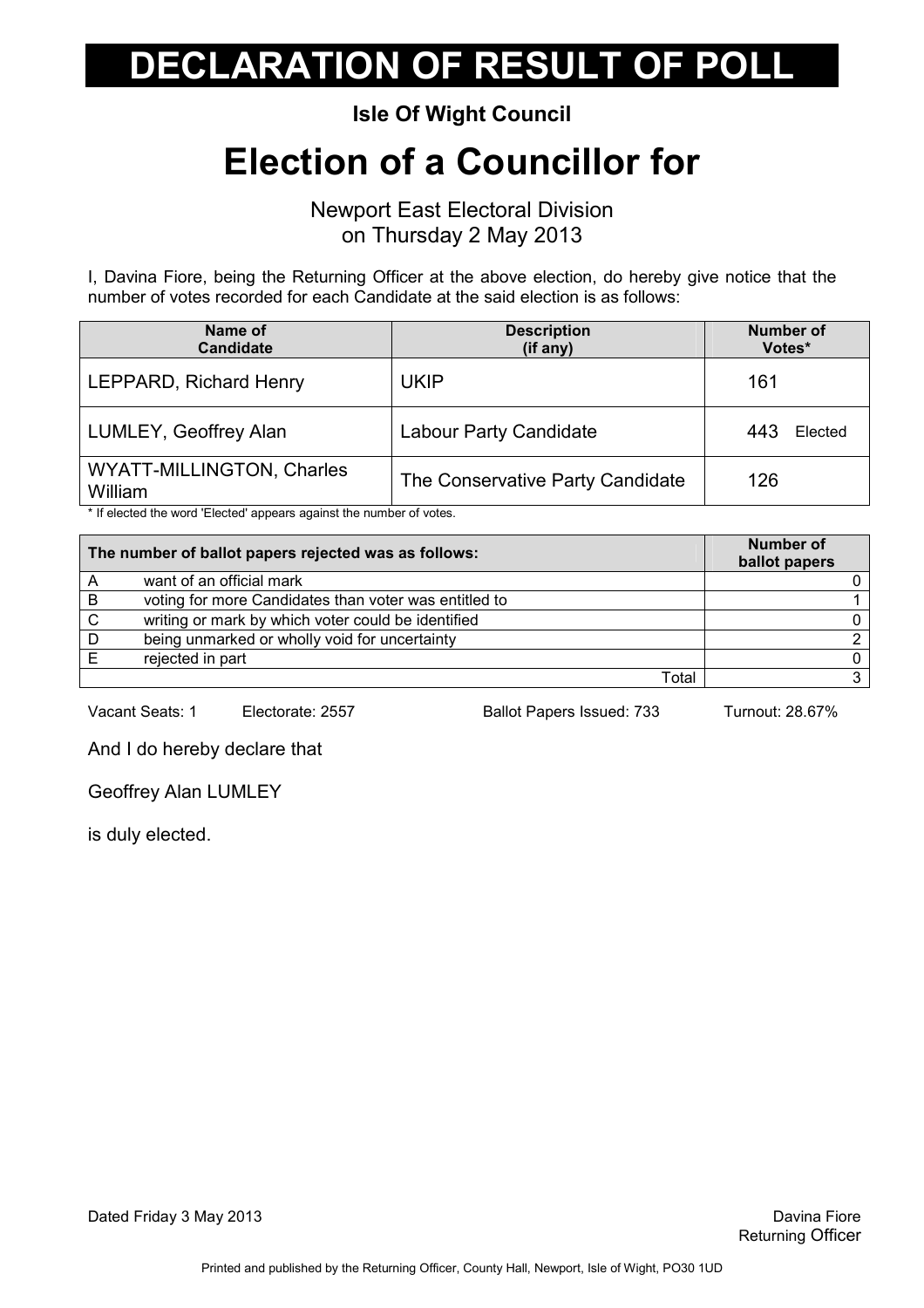Isle Of Wight Council

### Election of a Councillor for

Newport North Electoral Division on Thursday 2 May 2013

I, Davina Fiore being the Returning Officer at the above election, do hereby give notice that the number of votes recorded for each Candidate at the said election is as follows:

| Name of<br><b>Candidate</b> | <b>Description</b><br>(if any)   | <b>Number of</b><br>Votes* |
|-----------------------------|----------------------------------|----------------------------|
| <b>CRAVEN, Mary Megan</b>   | <b>Labour Party Candidate</b>    | 173                        |
| LUCKETT, John Michael       | Independent                      | 126                        |
| PRICE, Matthew              | The Conservative Party Candidate | 356<br>Elected             |
| <b>WILKINS, Richard</b>     | <b>UKIP</b>                      | 168                        |

\* If elected the word 'Elected' appears against the number of votes.

| The number of ballot papers rejected was as follows: |                                                       | <b>Number of</b><br>ballot papers |
|------------------------------------------------------|-------------------------------------------------------|-----------------------------------|
|                                                      | want of an official mark                              |                                   |
| B                                                    | voting for more Candidates than voter was entitled to |                                   |
| $\mathsf{C}$                                         | writing or mark by which voter could be identified    |                                   |
| D                                                    | being unmarked or wholly void for uncertainty         |                                   |
|                                                      | rejected in part                                      |                                   |
|                                                      | Total                                                 |                                   |

Vacant Seats: 1 Electorate: 2475 Ballot Papers Issued: 832 Turnout: 33.62%

And I do hereby declare that

Matthew PRICE

is duly elected.

Dated Friday 3 May 2013 **David Community Community** David Prior Bavina Fiore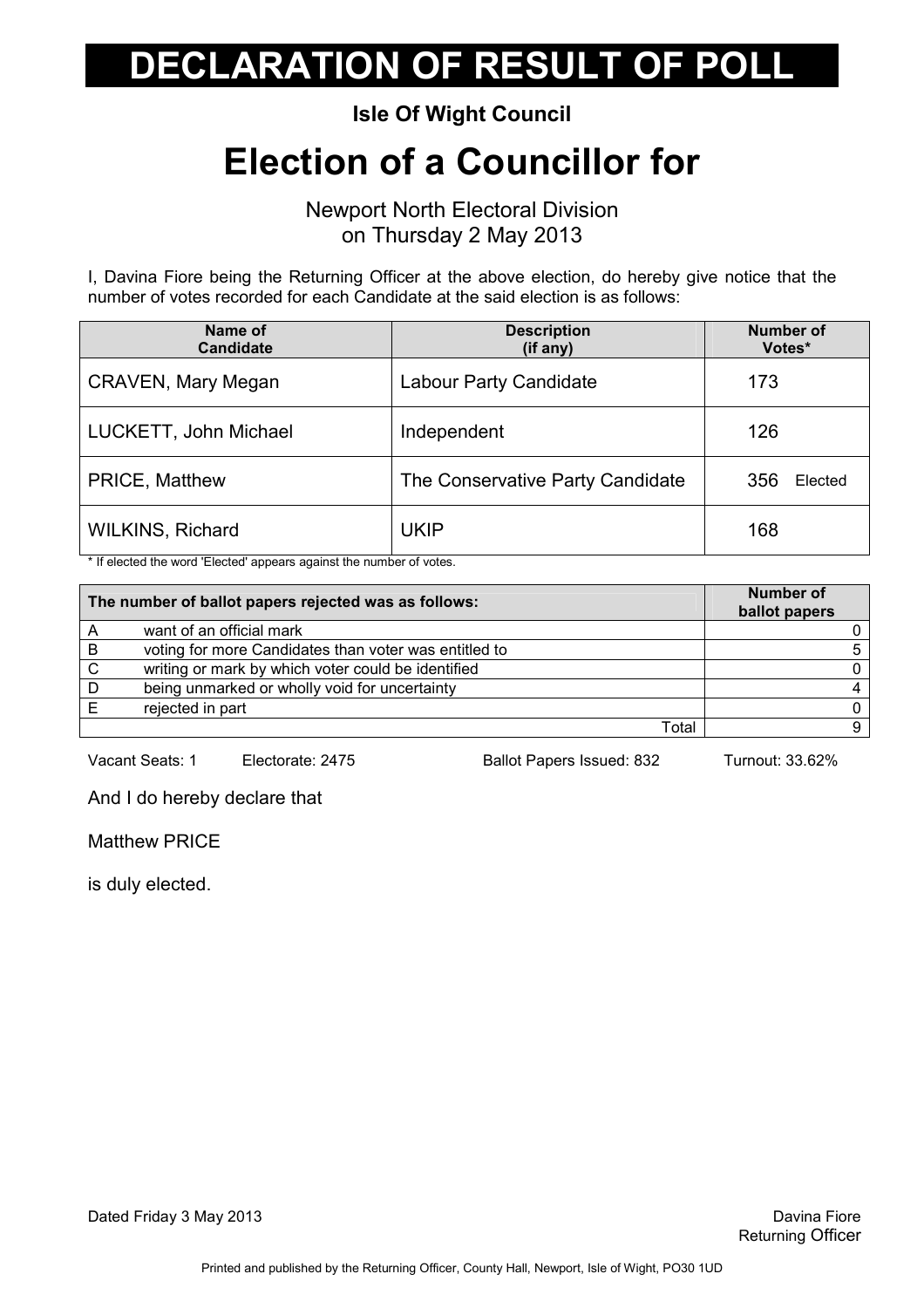Isle Of Wight Council

### Election of a Councillor for

Newport South Electoral Division on Thursday 2 May 2013

I, Davina Fiore, being the Returning Officer at the above election, do hereby give notice that the number of votes recorded for each Candidate at the said election is as follows:

| Name of<br><b>Candidate</b> | <b>Description</b><br>(if any)   | Number of<br>Votes* |
|-----------------------------|----------------------------------|---------------------|
| DIXCEY, Roger Graham        | The Conservative Party Candidate | 336                 |
| <b>SMART, Shirley Amy</b>   |                                  | 365<br>Elected      |

\* If elected the word 'Elected' appears against the number of votes.

| The number of ballot papers rejected was as follows: |                                                       | <b>Number of</b><br>ballot papers |
|------------------------------------------------------|-------------------------------------------------------|-----------------------------------|
|                                                      | want of an official mark                              |                                   |
| -B                                                   | voting for more Candidates than voter was entitled to |                                   |
| C.                                                   | writing or mark by which voter could be identified    |                                   |
| D                                                    | being unmarked or wholly void for uncertainty         |                                   |
|                                                      | rejected in part                                      | 0.                                |
|                                                      | Total                                                 | 0.                                |

Vacant Seats: 1 Electorate: 2664 Ballot Papers Issued: 713 Turnout: 26.76%

And I do hereby declare that

Shirley Amy SMART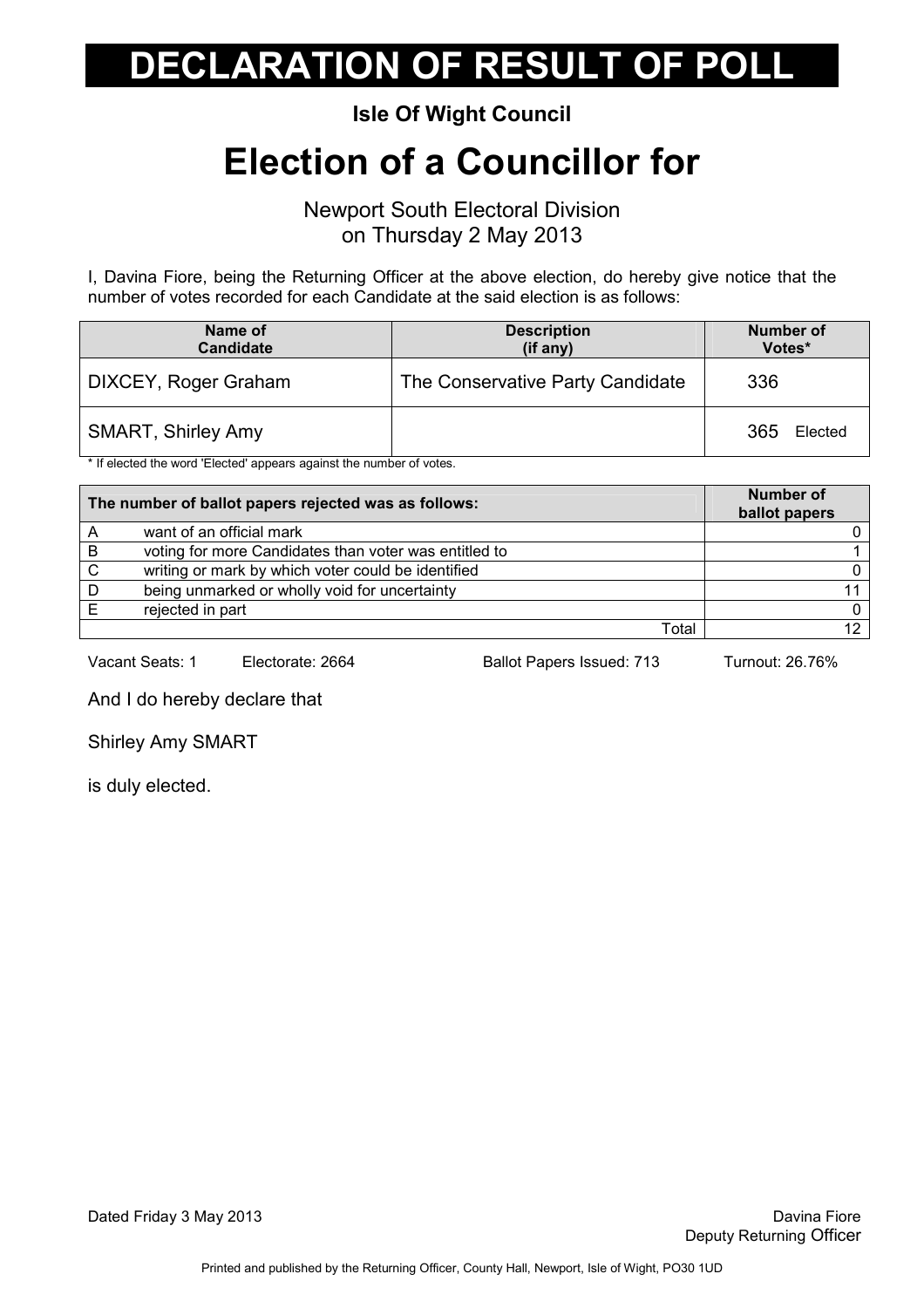Isle Of Wight Council

#### Election of a Councillor for

Newport West Electoral Division on Thursday 2 May 2013

I, Davina Fiore, being the Returning Officer at the above election, do hereby give notice that the number of votes recorded for each Candidate at the said election is as follows:

| Name of<br><b>Candidate</b>              | <b>Description</b><br>(if any)   | <b>Number of</b><br>Votes* |
|------------------------------------------|----------------------------------|----------------------------|
| <b>WESTLAKE, Neville</b>                 | <b>UKIP</b>                      | 179                        |
| <b>WHITEHOUSE, Christopher</b><br>Joseph | The Conservative Party Candidate | 295<br>Elected             |
| <b>WHITTAKER, David Rex</b>              | Independent                      | 184                        |

\* If elected the word 'Elected' appears against the number of votes.

| The number of ballot papers rejected was as follows: |                                                       | <b>Number of</b><br>ballot papers |
|------------------------------------------------------|-------------------------------------------------------|-----------------------------------|
| A                                                    | want of an official mark                              |                                   |
| B                                                    | voting for more Candidates than voter was entitled to |                                   |
| C.                                                   | writing or mark by which voter could be identified    |                                   |
| D                                                    | being unmarked or wholly void for uncertainty         | $13 -$                            |
|                                                      | rejected in part                                      |                                   |
|                                                      | Total                                                 | 19 <sub>1</sub>                   |

Vacant Seats: 1 Electorate: 2416 Ballot Papers Issued: 677 Turnout: 28.02%

And I do hereby declare that

Christopher Joseph WHITEHOUSE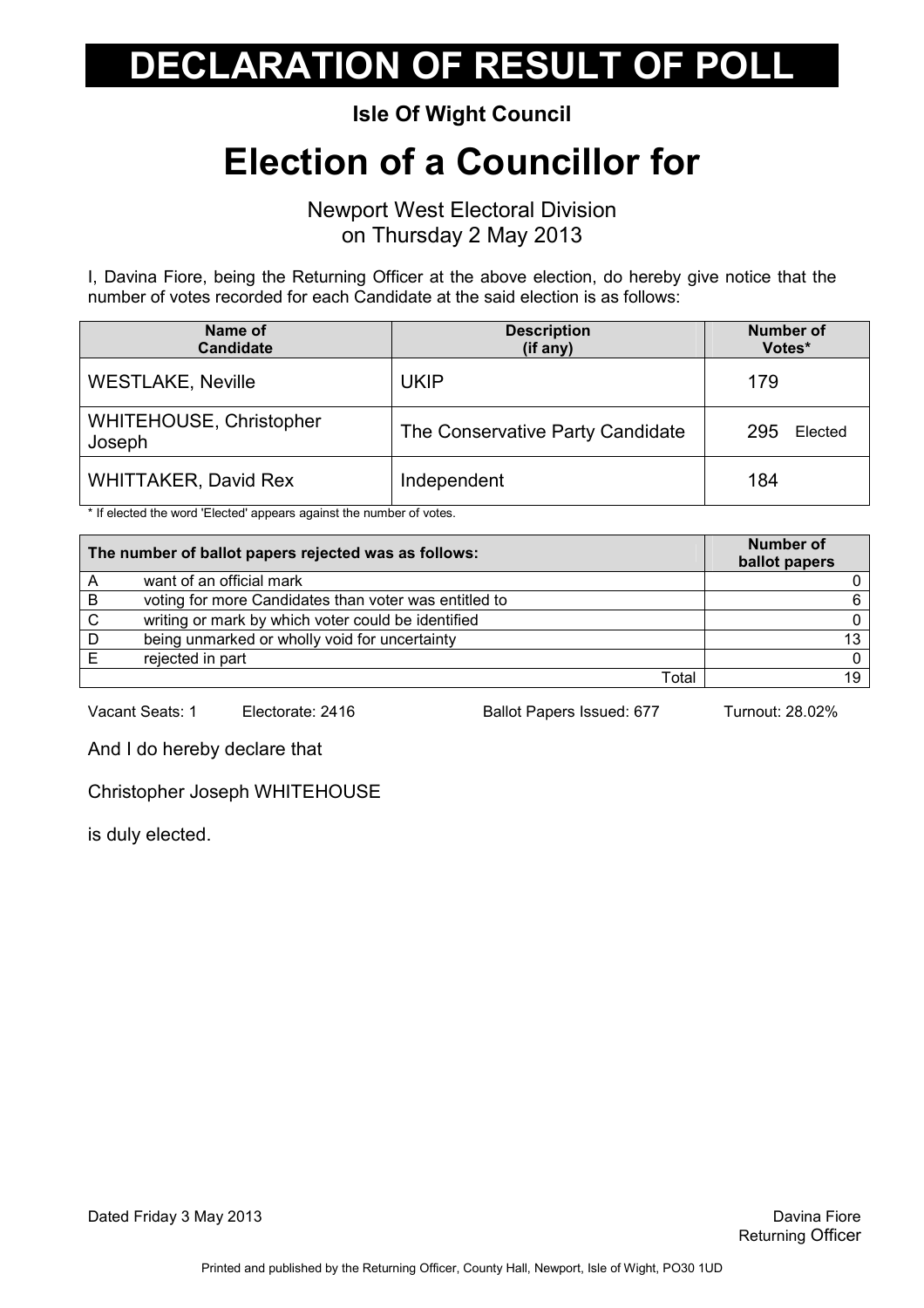Isle Of Wight Council

## Election of a County Councillor for

Parkhurst Electoral Division

on Thursday 2 May 2013

I, Davina Fiore, being the Returning Officer at the above election, do hereby give notice that the number of votes recorded for each Candidate at the said election is as follows:

| Name of<br><b>Candidate</b>               | <b>Description</b><br>(if any)   | <b>Number of</b><br>Votes* |
|-------------------------------------------|----------------------------------|----------------------------|
| <b>GARRATT, Andrew Charles</b><br>William | Liberal Democrat                 | 229                        |
| <b>GRYFFE, Alexander Kylar Temujin</b>    | Independent                      | 44                         |
| <b>HOLLIS, Richard Edmunds</b>            | The Conservative Party Candidate | 248<br>Elected             |
| PORT, Barbara                             | <b>UKIP</b>                      | 153                        |

\* If elected the word 'Elected' appears against the number of votes.

| The number of ballot papers rejected was as follows: |                                                       | Number of<br>ballot papers |
|------------------------------------------------------|-------------------------------------------------------|----------------------------|
| Α                                                    | want of an official mark                              |                            |
| B                                                    | voting for more Candidates than voter was entitled to |                            |
| $\mathsf{C}$                                         | writing or mark by which voter could be identified    |                            |
| D                                                    | being unmarked or wholly void for uncertainty         |                            |
|                                                      | rejected in part                                      |                            |
|                                                      | Total                                                 |                            |

Vacant Seats: 1 Electorate: 2410 Ballot Papers Issued: 678 Turnout: 28.13%

And I do hereby declare that

Richard Edmunds HOLLIS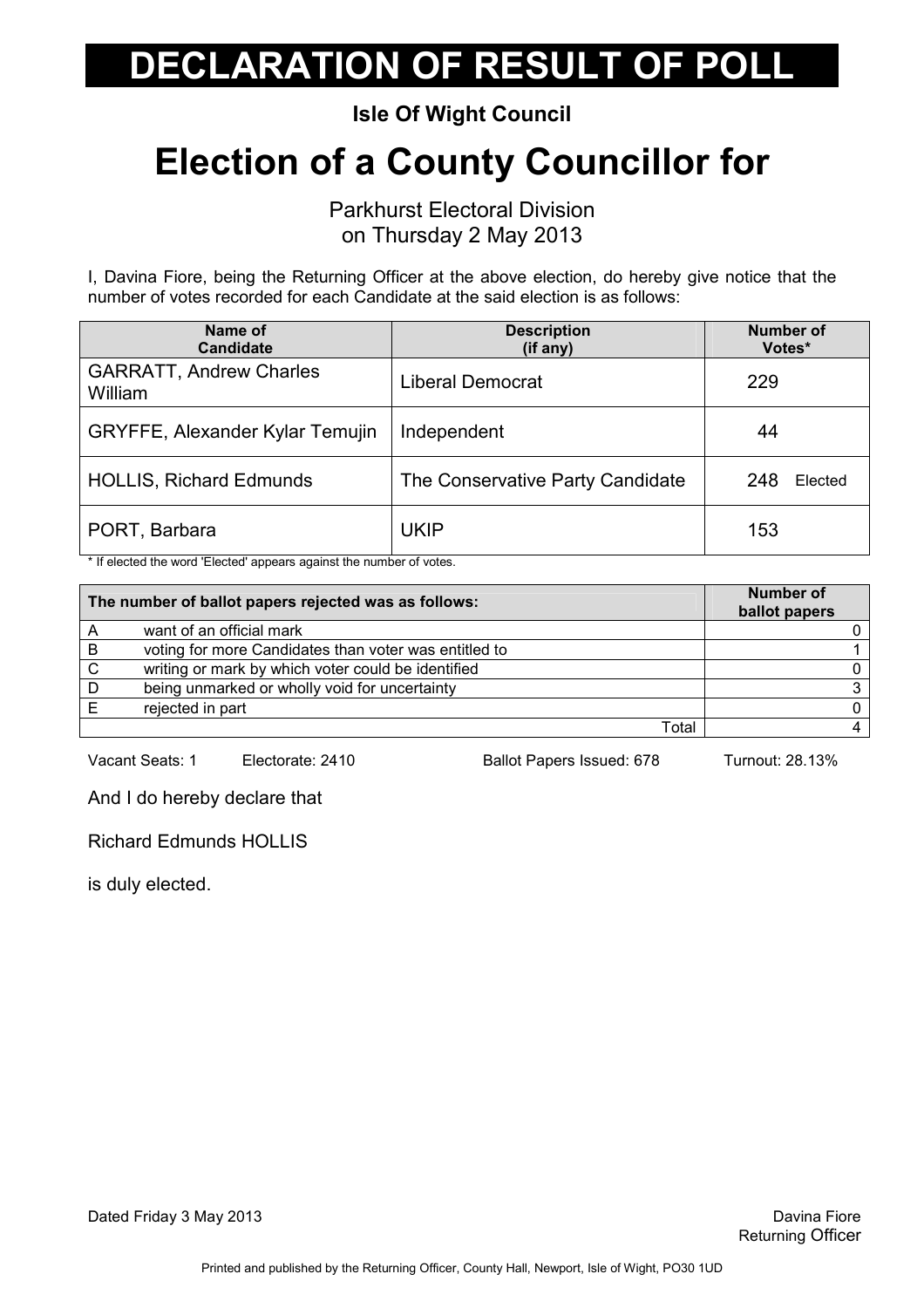Isle Of Wight Council

### Election of a Councillor for

Ryde East Electoral Division on Thursday 2 May 2013

I, Davina Fiore, being the Returning Officer at the above election, do hereby give notice that the number of votes recorded for each Candidate at the said election is as follows:

| Name of<br><b>Candidate</b>         | <b>Description</b><br>(if any)   | <b>Number of</b><br>Votes* |
|-------------------------------------|----------------------------------|----------------------------|
| KNOWLES, David John                 | <b>Liberal Democrat</b>          | 348                        |
| <b>TAYLOR, Gary</b>                 | The Conservative Party Candidate | 249                        |
| <b>WHITBY-SMITH, Roger Clifford</b> | Independent                      | Elected<br>377             |

\* If elected the word 'Elected' appears against the number of votes.

| The number of ballot papers rejected was as follows: |                                                       | <b>Number of</b><br>ballot papers |
|------------------------------------------------------|-------------------------------------------------------|-----------------------------------|
| A                                                    | want of an official mark                              |                                   |
| B                                                    | voting for more Candidates than voter was entitled to |                                   |
| C                                                    | writing or mark by which voter could be identified    |                                   |
| D                                                    | being unmarked or wholly void for uncertainty         |                                   |
|                                                      | rejected in part                                      |                                   |
|                                                      | Total                                                 |                                   |

Vacant Seats: 1 Electorate: 2968 Ballot Papers Issued: 982 Turnout: 33.09%

And I do hereby declare that

Roger Clifford WHITBY-SMITH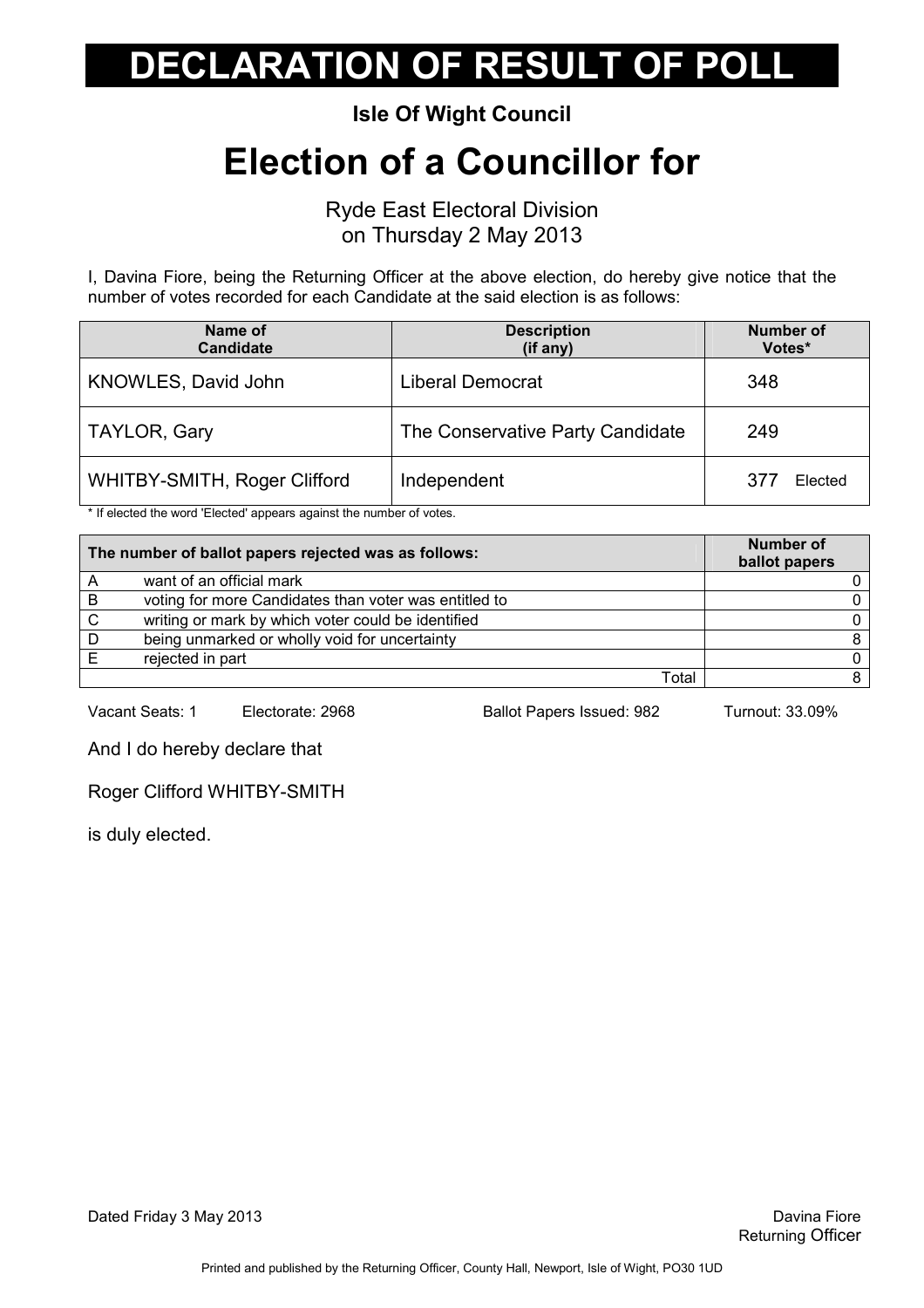Isle Of Wight Council

## Election of a County Councillor for

Ryde North East Electoral Division on Thursday 2 May 2013

I, Davina Fiore, being the Returning Officer at the above election, do hereby give notice that the number of votes recorded for each Candidate at the said election is as follows:

| Name of<br><b>Candidate</b>           | <b>Description</b><br>(i f any)                              | <b>Number of</b><br>Votes* |
|---------------------------------------|--------------------------------------------------------------|----------------------------|
| <b>FARRELL, Nancy Rowina Patricia</b> | <b>Trade Unionists and Socialists</b><br><b>Against Cuts</b> | 23                         |
| <b>GREEN, Colin</b>                   | <b>UKIP</b>                                                  | 137                        |
| LYONS, Michael Edward Alexander       | Labour Party Candidate                                       | 141                        |
| <b>VALVONA, Vincent Paul</b>          |                                                              | 191                        |
| <b>WHITTLE, Wayne Charles</b>         | The Conservative Party Candidate                             | 324<br>Elected             |

\* If elected the word 'Elected' appears against the number of votes.

| The number of ballot papers rejected was as follows: |                                                       | Number of<br>ballot papers |
|------------------------------------------------------|-------------------------------------------------------|----------------------------|
|                                                      | want of an official mark                              |                            |
| B                                                    | voting for more Candidates than voter was entitled to |                            |
| <sub>C</sub>                                         | writing or mark by which voter could be identified    |                            |
| D                                                    | being unmarked or wholly void for uncertainty         |                            |
|                                                      | rejected in part                                      |                            |
|                                                      | Total                                                 |                            |

Vacant Seats: 1 Electorate: 2871 Ballot Papers Issued: 817 Turnout: 28.46%

And I do hereby declare that

Wayne Charles WHITTLE

is duly elected.

Dated Friday 3 May 2013 **David Struck Contract Contract Contract Contract Contract Contract Contract Contract Contract Contract Contract Contract Contract Contract Contract Contract Contract Contract Contract Contract Cont**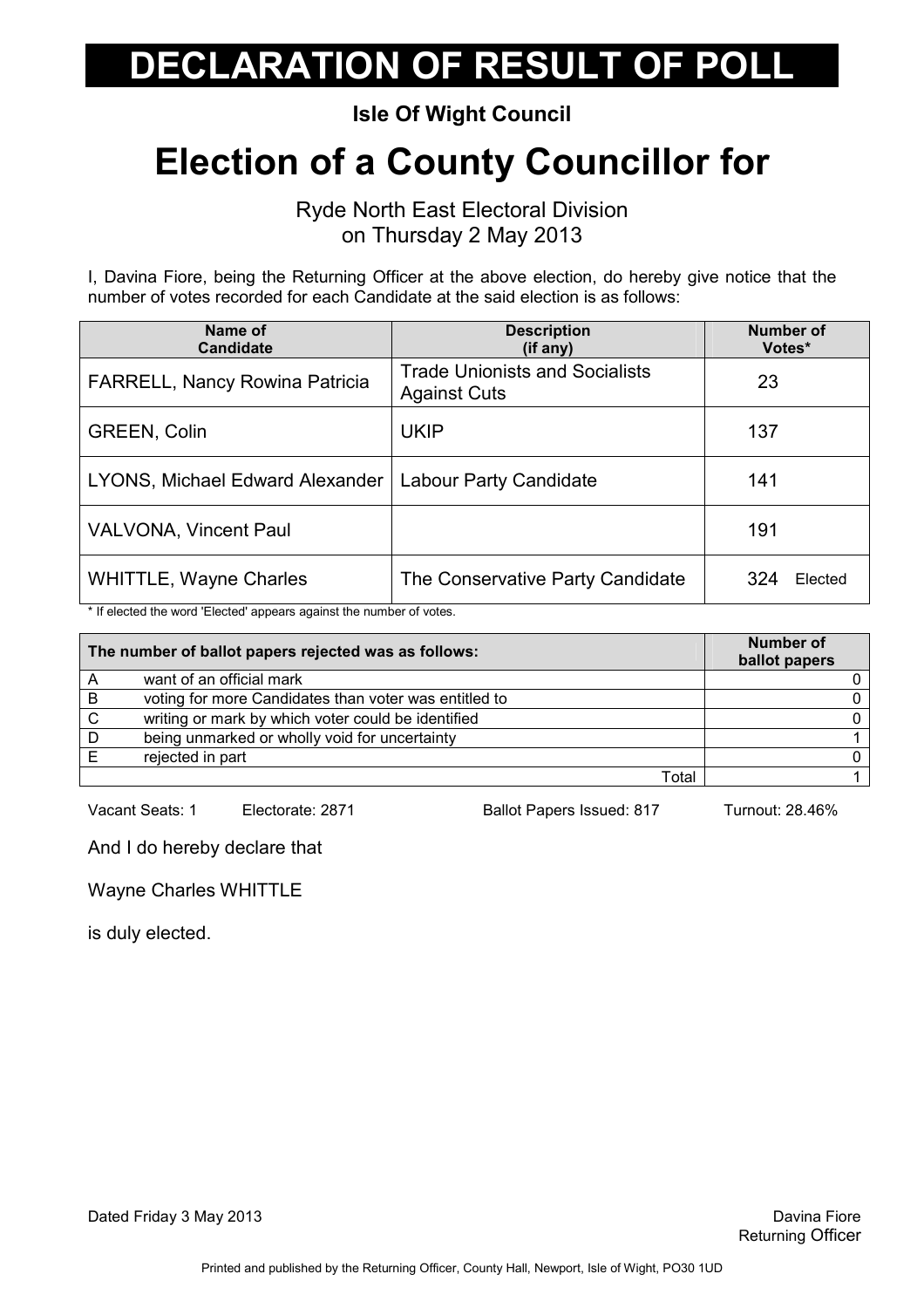Isle Of Wight Council

#### Election of a Councillor for

Ryde North West Electoral Division on Thursday 2 May 2013

I, Davina Fiore, being the Returning Officer at the above election, do hereby give notice that the number of votes recorded for each Candidate at the said election is as follows:

| Name of<br><b>Candidate</b>   | <b>Description</b><br>(if any)   | <b>Number of</b><br>Votes* |
|-------------------------------|----------------------------------|----------------------------|
| <b>JORDAN, Philip Charles</b> | Independent                      | 390<br>Elected             |
| LOVELL, John Robert Stuart    | <b>UKIP</b>                      | 165                        |
| <b>TAYLOR, Albert Arthur</b>  | The Conservative Party Candidate | 295                        |

\* If elected the word 'Elected' appears against the number of votes.

|   | The number of ballot papers rejected was as follows:  | <b>Number of</b><br>ballot papers |
|---|-------------------------------------------------------|-----------------------------------|
|   | want of an official mark                              |                                   |
| B | voting for more Candidates than voter was entitled to |                                   |
| C | writing or mark by which voter could be identified    |                                   |
| D | being unmarked or wholly void for uncertainty         |                                   |
|   | rejected in part                                      |                                   |
|   | Total                                                 |                                   |

Vacant Seats: 1 Electorate: 3006 Ballot Papers Issued: 854 Turnout: 28.41%

And I do hereby declare that

Philip Charles JORDAN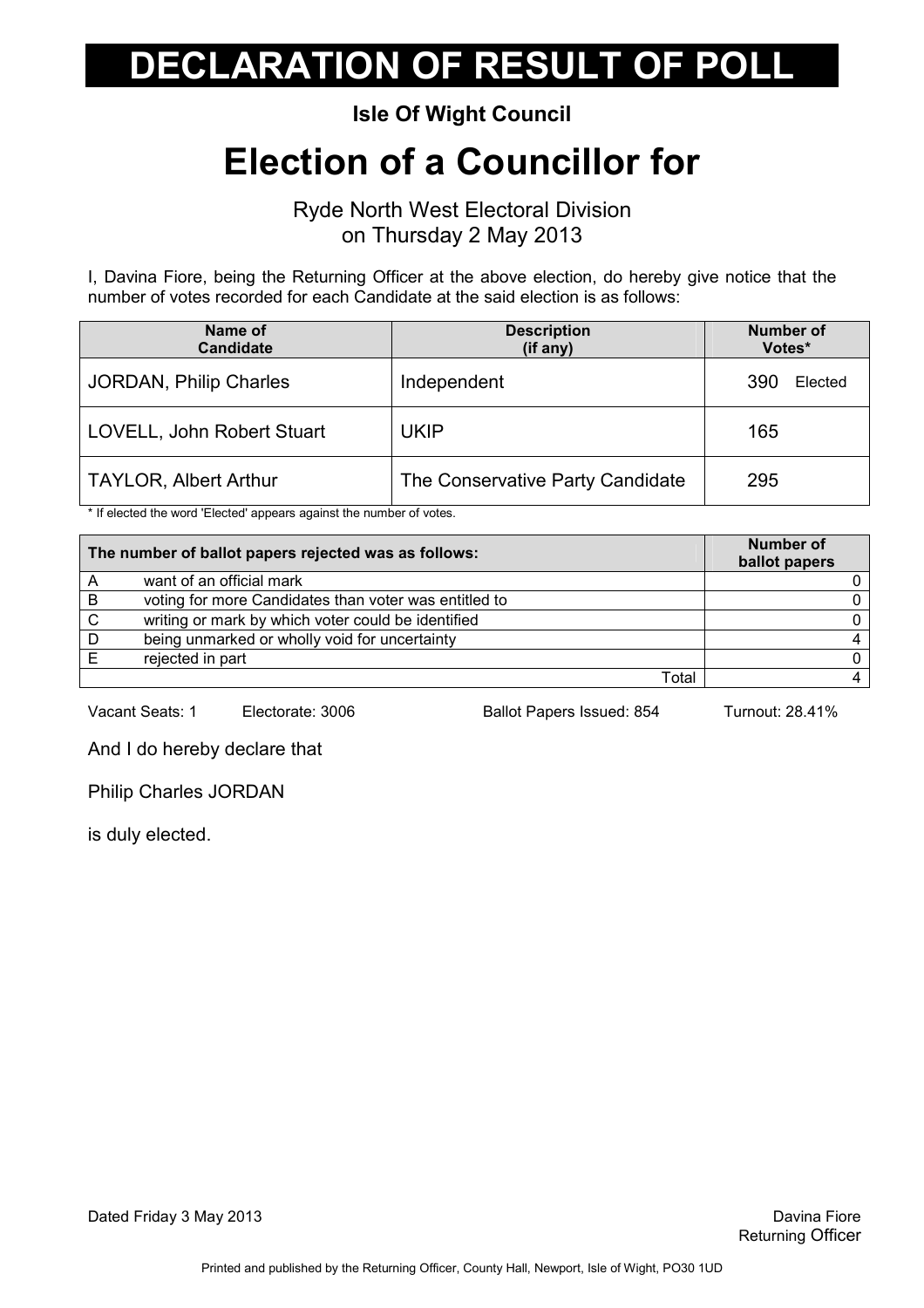Isle Of Wight Council

### Election of a Councillor for

Ryde South Electoral Division on Thursday 2 May 2013

I, Chris Mathews, being the Deputy Returning Officer at the above election, do hereby give notice that the number of votes recorded for each Candidate at the said election is as follows:

| Name of<br><b>Candidate</b>           | <b>Description</b><br>(if any)   | <b>Number of</b><br>Votes* |
|---------------------------------------|----------------------------------|----------------------------|
| <b>ALLEN, Robin Louis</b>             | Independent                      | 51                         |
| <b>CHAPMAN, Brian Charles William</b> | Independent                      | 256<br>Elected             |
| GARDINER, Deborah                     | <b>Labour Party Candidate</b>    | 168                        |
| MILBURN, Roi                          | The Conservative Party Candidate | 109                        |
| <b>ZEID, Anthony Victor</b>           | <b>UKIP</b>                      | 161                        |

\* If elected the word 'Elected' appears against the number of votes.

| The number of ballot papers rejected was as follows: |                                                       | Number of<br>ballot papers |
|------------------------------------------------------|-------------------------------------------------------|----------------------------|
| A                                                    | want of an official mark                              |                            |
| B                                                    | voting for more Candidates than voter was entitled to |                            |
| C                                                    | writing or mark by which voter could be identified    |                            |
| D                                                    | being unmarked or wholly void for uncertainty         |                            |
|                                                      | rejected in part                                      |                            |
|                                                      | Total                                                 |                            |

Vacant Seats: 1 Electorate: 3177 Ballot Papers Issued: 748 Turnout: 23.54%

And I do hereby declare that

Brian Charles William CHAPMAN

is duly elected.

Dated Friday 3 May 2013 **Dated Friday 3 May 2013**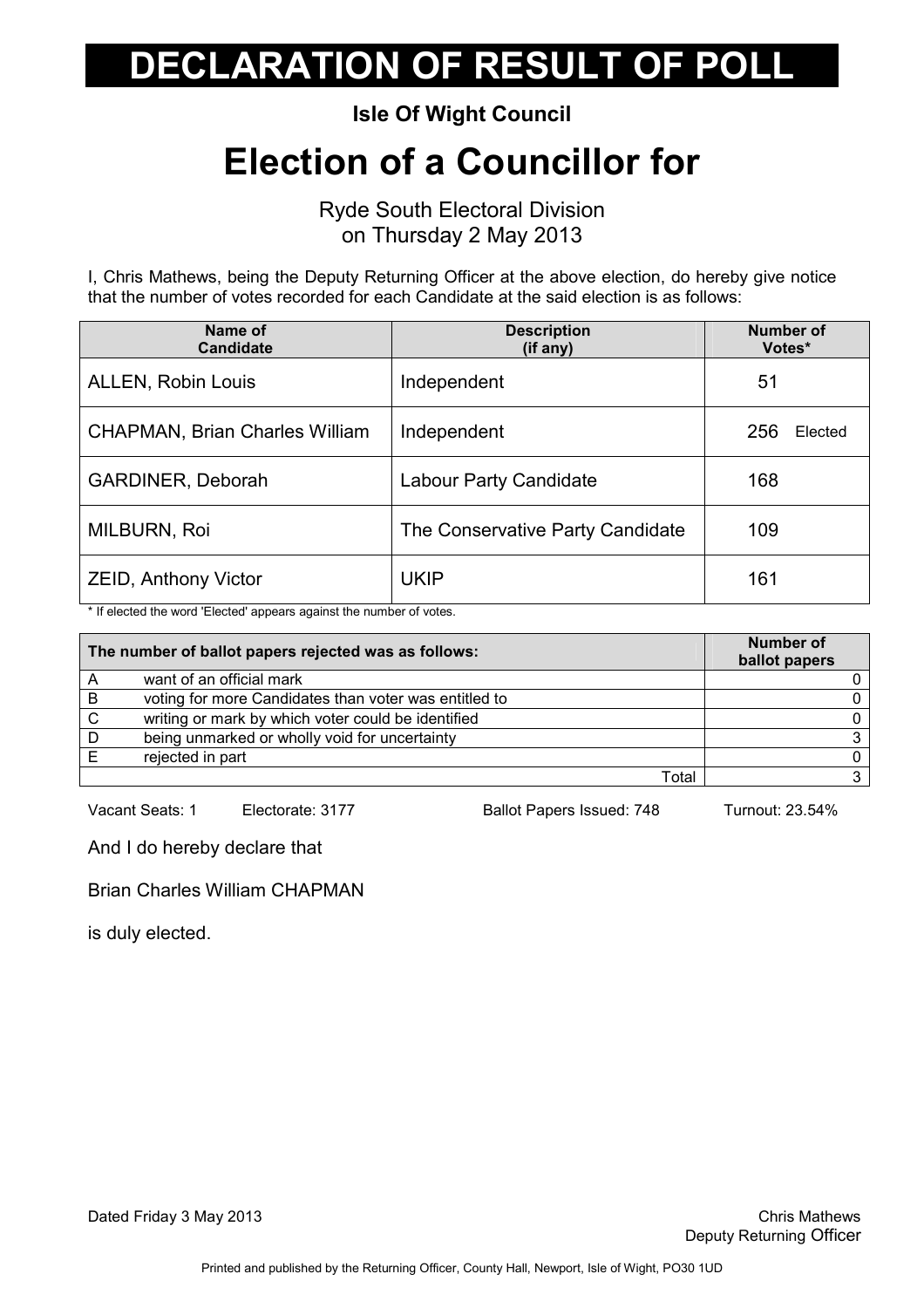Isle Of Wight Council

### Election of a Councillor for

Ryde West Electoral Division on Thursday 2 May 2013

I, Chris Mathews, being the Deputy Returning Officer at the above election, do hereby give notice that the number of votes recorded for each Candidate at the said election is as follows:

| Name of<br><b>Candidate</b> | <b>Description</b><br>$(if$ any) | <b>Number of</b><br>Votes* |         |
|-----------------------------|----------------------------------|----------------------------|---------|
| LYONS, Susan Margaret       | Labour Party Candidate           | 75                         |         |
| <b>STEPHENS, Ian Rodney</b> |                                  | 533                        | Elected |
| TIMMONS, John Barrie        | <b>Liberal Democrat</b>          | 75                         |         |
| <b>WARREN, Philip John</b>  | The Conservative Party Candidate | 151                        |         |

\* If elected the word 'Elected' appears against the number of votes.

|   | The number of ballot papers rejected was as follows:  | <b>Number of</b><br>ballot papers |
|---|-------------------------------------------------------|-----------------------------------|
|   | want of an official mark                              |                                   |
| B | voting for more Candidates than voter was entitled to |                                   |
| C | writing or mark by which voter could be identified    |                                   |
| D | being unmarked or wholly void for uncertainty         |                                   |
|   | rejected in part                                      |                                   |
|   | Total                                                 |                                   |

Vacant Seats: 1 Electorate: 2878 Ballot Papers Issued: 841 Turnout: 29.22%

And I do hereby declare that

Ian Rodney STEPHENS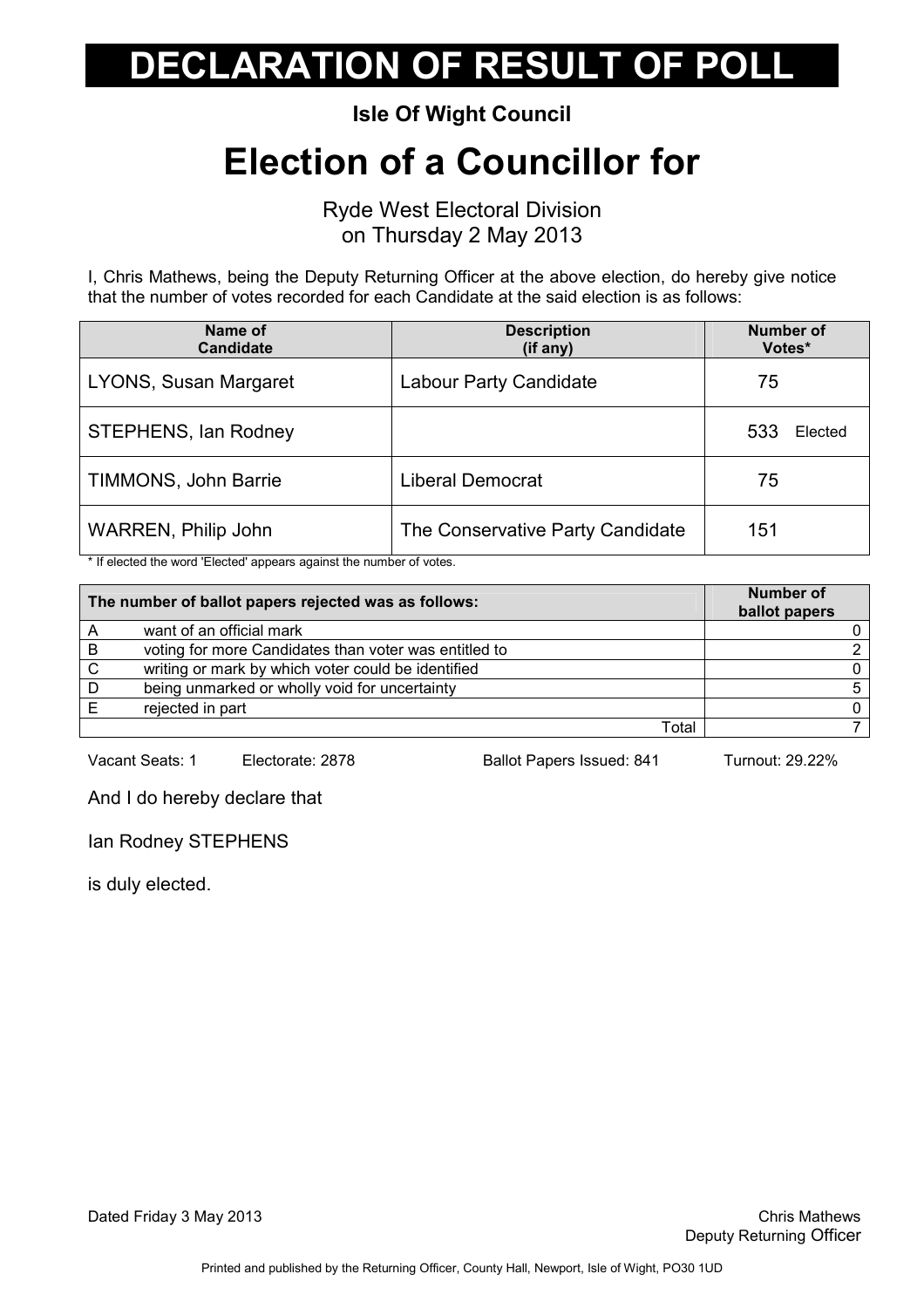Isle Of Wight Council

## Election of a County Councillor for

Sandown North Electoral Division on Thursday 2 May 2013

I, Clive Joynes, being the Deputy Returning Officer at the above election, do hereby give notice that the number of votes recorded for each Candidate at the said election is as follows:

| Name of<br><b>Candidate</b>     | <b>Description</b><br>(if any)               | <b>Number of</b><br>Votes* |
|---------------------------------|----------------------------------------------|----------------------------|
| BARCLAY-JAY, Kevin Iain Peter   | Labour Party Candidate                       | 122                        |
| BLEZZARD, Robert Harrison       | Sandown Independents: Working<br>for Sandown | 330<br>Elected             |
| DUPRE, Christopher Philip Edgar |                                              | 99                         |
| PATEL, Rajesh                   | The Conservative Party Candidate             | 195                        |
| WYATT, John Robert              | <b>UKIP</b>                                  | 161                        |

\* If elected the word 'Elected' appears against the number of votes.

| The number of ballot papers rejected was as follows: |                                                       | Number of<br>ballot papers |
|------------------------------------------------------|-------------------------------------------------------|----------------------------|
| А                                                    | want of an official mark                              |                            |
| B                                                    | voting for more Candidates than voter was entitled to |                            |
| C                                                    | writing or mark by which voter could be identified    |                            |
| D                                                    | being unmarked or wholly void for uncertainty         |                            |
|                                                      | rejected in part                                      |                            |
|                                                      | Total                                                 |                            |

Vacant Seats: 1 Electorate: 2514 Ballot Papers Issued: 911 Turnout: 36.24%

And I do hereby declare that

Robert Harrison BLEZZARD

is duly elected.

Dated Friday 3 May 2013 **Clive Joynes** Clive Joynes **Clive Joynes** Clive Joynes **Clive Joynes**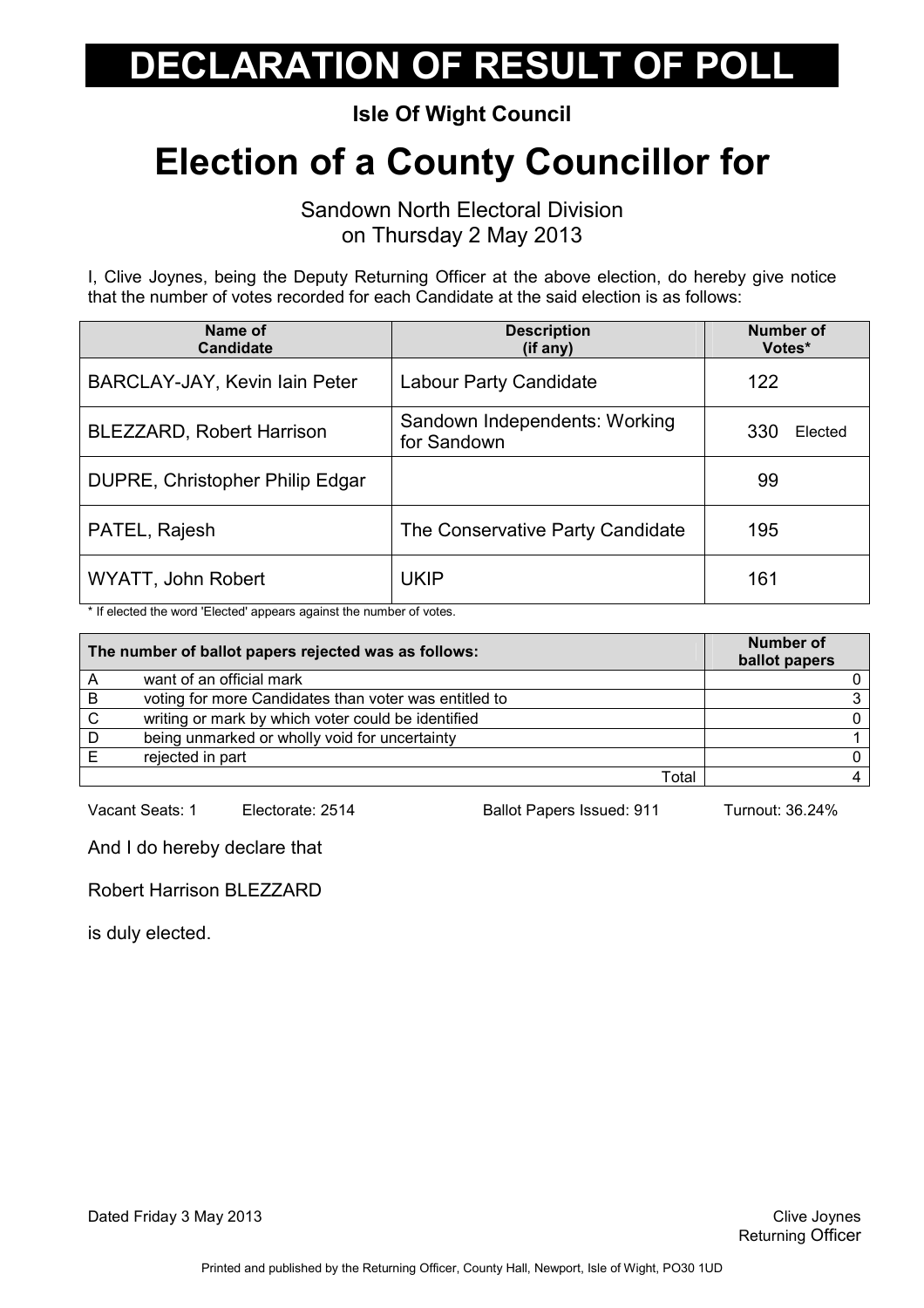Isle Of Wight Council

## Election of a County Councillor for

Sandown South Electoral Division on Thursday 2 May 2013

I, Davina Fiore, being the Returning Officer at the above election, do hereby give notice that the number of votes recorded for each Candidate at the said election is as follows:

| Name of<br><b>Candidate</b>    | <b>Description</b><br>(if any)               | <b>Number of</b><br>Votes* |
|--------------------------------|----------------------------------------------|----------------------------|
| <b>GOACHER, Eric Lawrence</b>  | <b>Labour Party Candidate</b>                | 63                         |
| PITCHER, Linda Pauline         | <b>UKIP</b>                                  | 182                        |
| WARD, Ian David                | The Conservative Party Candidate             | 389<br>Elected             |
| <b>WRIGHT, Catherine Doris</b> | Sandown Independents: Working<br>for Sandown | 174                        |

\* If elected the word 'Elected' appears against the number of votes.

|   | The number of ballot papers rejected was as follows:  | <b>Number of</b><br>ballot papers |
|---|-------------------------------------------------------|-----------------------------------|
|   | want of an official mark                              |                                   |
| B | voting for more Candidates than voter was entitled to |                                   |
| C | writing or mark by which voter could be identified    |                                   |
| D | being unmarked or wholly void for uncertainty         |                                   |
|   | rejected in part                                      |                                   |
|   | Total                                                 |                                   |

Vacant Seats: 1 Electorate: 3058 Ballot Papers Issued: 810 Turnout: 26.49%

And I do hereby declare that

Ian David WARD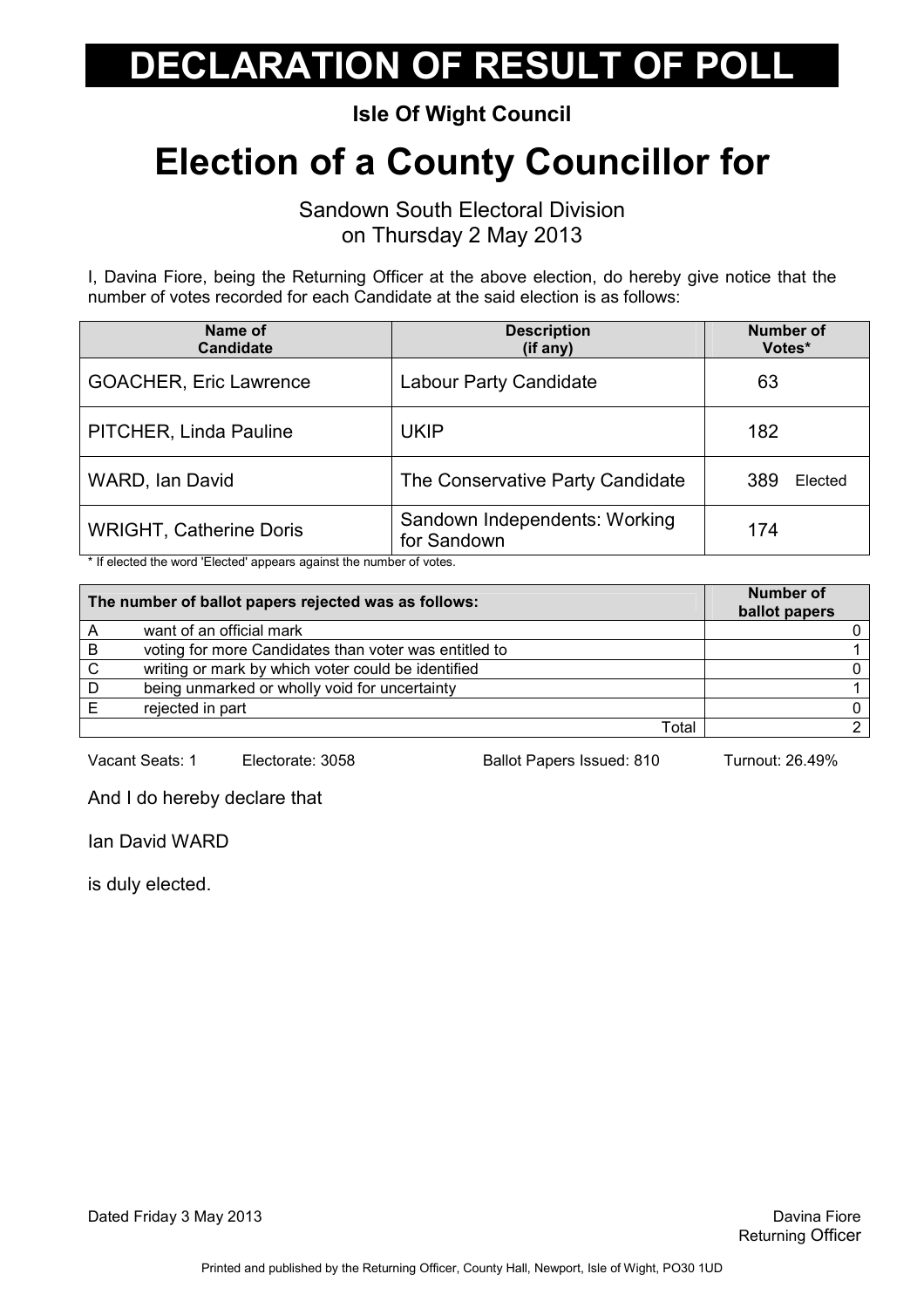Isle Of Wight Council

## Election of a County Councillor for

Shanklin Central Electoral Division on Thursday 2 May 2013

I, Davina Fiore, being the Returning Officer at the above election, do hereby give notice that the number of votes recorded for each Candidate at the said election is as follows:

| Name of<br><b>Candidate</b>     | <b>Description</b><br>(if any)   | <b>Number of</b><br>Votes* |
|---------------------------------|----------------------------------|----------------------------|
| <b>ARMSTRONG, Doreen Pamela</b> | <b>Labour Party Candidate</b>    | 81                         |
| GILBEY, Jonathan David          |                                  | 528<br>Elected             |
| <b>WILLIAMS, David Garfield</b> | The Conservative Party Candidate | 432                        |

\* If elected the word 'Elected' appears against the number of votes.

|    | The number of ballot papers rejected was as follows:  | <b>Number of</b><br>ballot papers |
|----|-------------------------------------------------------|-----------------------------------|
|    | want of an official mark                              |                                   |
| B  | voting for more Candidates than voter was entitled to |                                   |
| C. | writing or mark by which voter could be identified    |                                   |
| D  | being unmarked or wholly void for uncertainty         |                                   |
|    | rejected in part                                      |                                   |
|    | Total                                                 |                                   |

Vacant Seats: 1 Electorate: 2916 Ballot Papers Issued: 1042 Turnout: 35.73%

And I do hereby declare that

Jonathan David GILBEY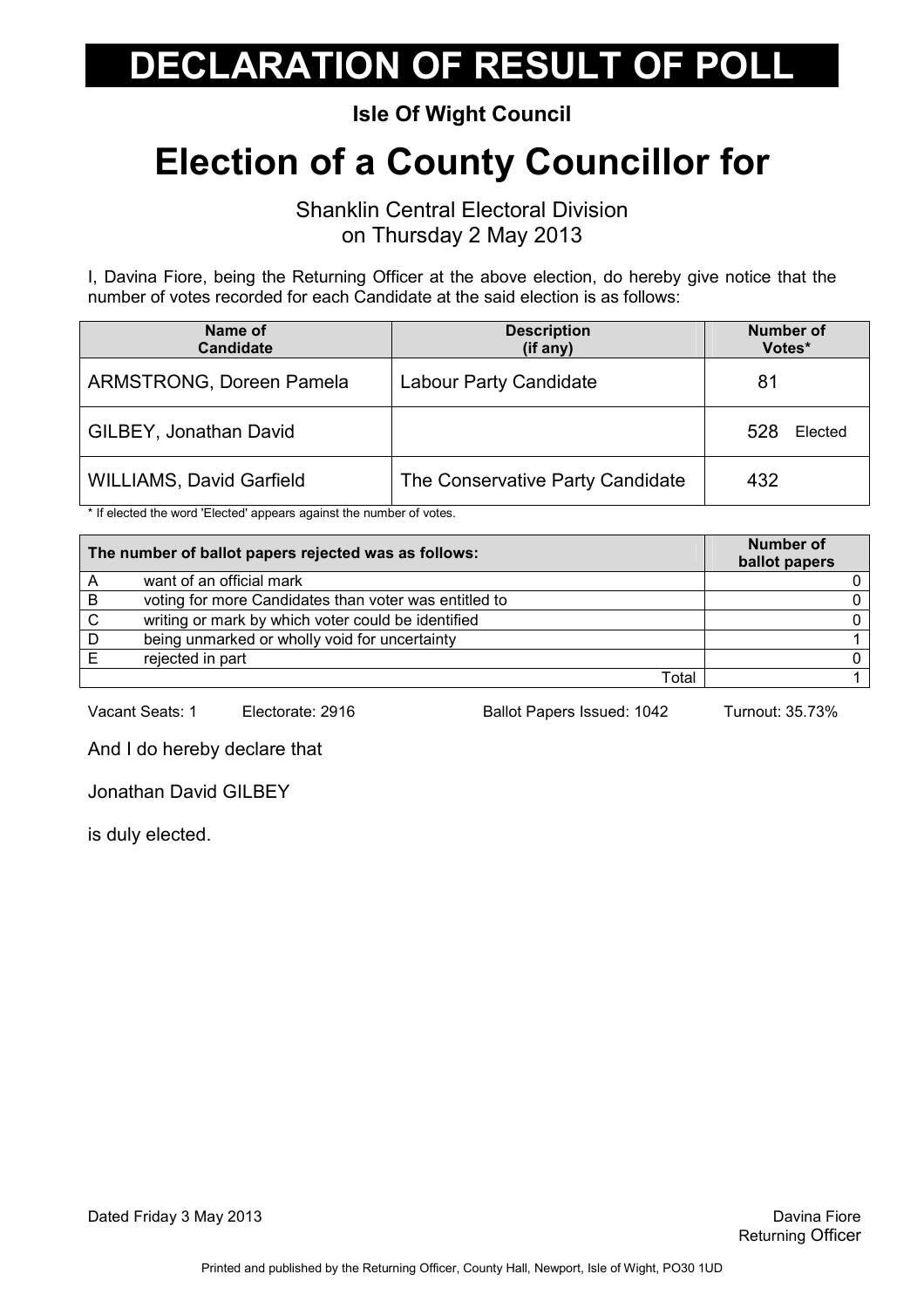Isle Of Wight Council

## Election of a County Councillor for

Shanklin South Electoral Division on Thursday 2 May 2013

I, Davina Fiore, being the Returning Officer at the above election, do hereby give notice that the number of votes recorded for each Candidate at the said election is as follows:

| Name of<br><b>Candidate</b> | <b>Description</b><br>(if any)   | <b>Number of</b><br>Votes* |
|-----------------------------|----------------------------------|----------------------------|
| PRIEST, Richard             |                                  | 629<br>Elected             |
| PUGH, David James Drummond  | The Conservative Party Candidate | 619                        |

\* If elected the word 'Elected' appears against the number of votes.

| The number of ballot papers rejected was as follows: |                                                       | <b>Number of</b><br>ballot papers |
|------------------------------------------------------|-------------------------------------------------------|-----------------------------------|
|                                                      | want of an official mark                              |                                   |
| B                                                    | voting for more Candidates than voter was entitled to |                                   |
| C.                                                   | writing or mark by which voter could be identified    |                                   |
| D                                                    | being unmarked or wholly void for uncertainty         | 13                                |
|                                                      | rejected in part                                      | 0                                 |
|                                                      | Total                                                 |                                   |

Vacant Seats: 1 Electorate: 2983 Ballot Papers Issued: 1262 Turnout: 42.31%

And I do hereby declare that

Richard PRIEST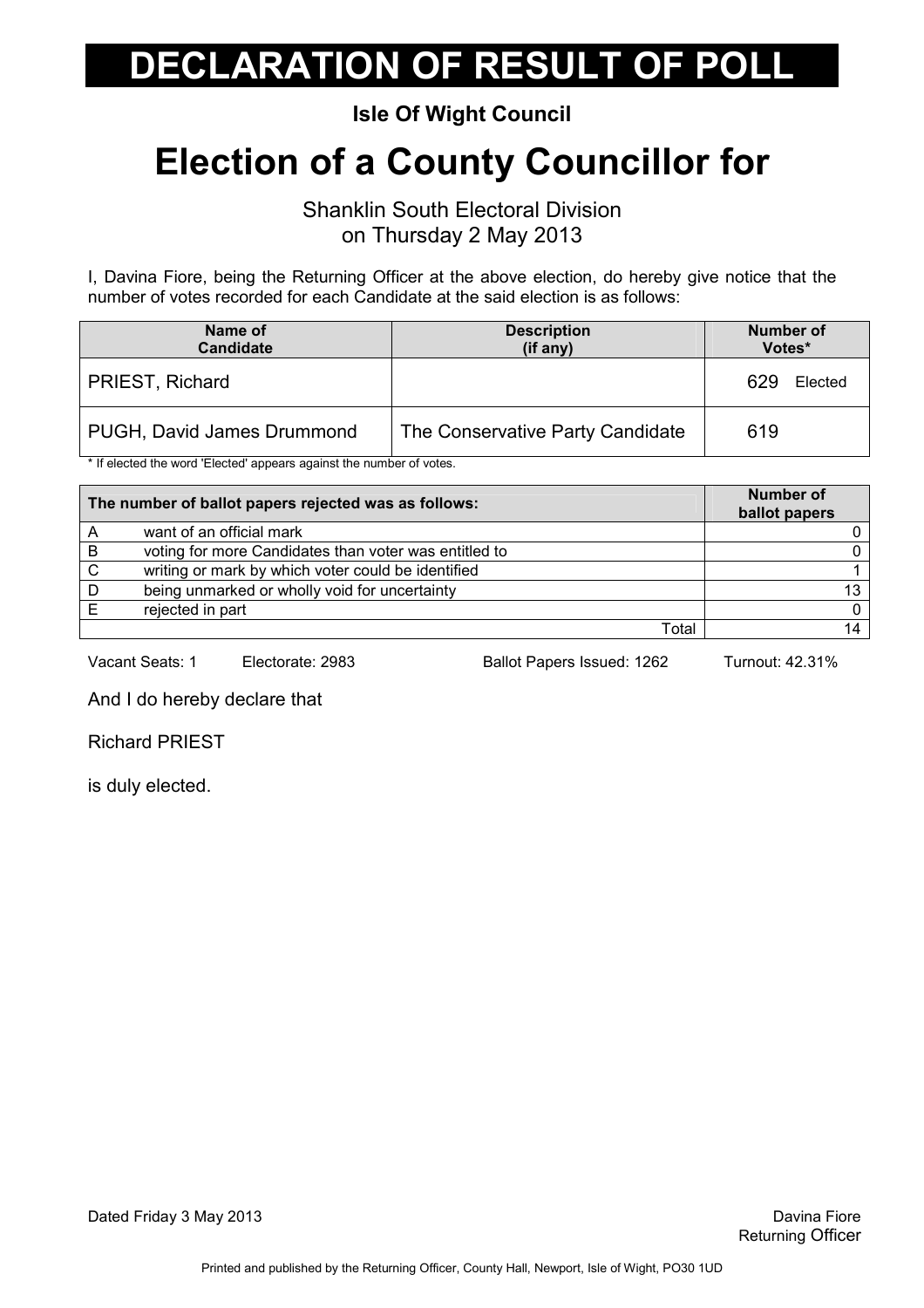Isle Of Wight Council

## Election of a County Councillor for

Totland Electoral Division

on Thursday 2 May 2013

I, Chris Mathews, being the Deputy Returning Officer at the above election, do hereby give notice that the number of votes recorded for each Candidate at the said election is as follows:

| Name of<br><b>Candidate</b> | <b>Description</b><br>(if any)   | <b>Number of</b><br>Votes* |
|-----------------------------|----------------------------------|----------------------------|
| <b>BRYAN, Carol Lita</b>    | The Conservative Party Candidate | 303                        |
| HOWE, John Frederick        | Independent                      | 420<br>Elected             |
| MCKIE, Iain Paton           | <b>UKIP</b>                      | 254                        |

\* If elected the word 'Elected' appears against the number of votes.

| The number of ballot papers rejected was as follows: |                                                       | <b>Number of</b><br>ballot papers |
|------------------------------------------------------|-------------------------------------------------------|-----------------------------------|
|                                                      | want of an official mark                              |                                   |
| B                                                    | voting for more Candidates than voter was entitled to |                                   |
| C.                                                   | writing or mark by which voter could be identified    |                                   |
| D                                                    | being unmarked or wholly void for uncertainty         |                                   |
|                                                      | rejected in part                                      |                                   |
|                                                      | Total                                                 |                                   |

Vacant Seats: 1 Electorate: 2500 Ballot Papers Issued: 982 Turnout: 39.28%

And I do hereby declare that

John Frederick HOWE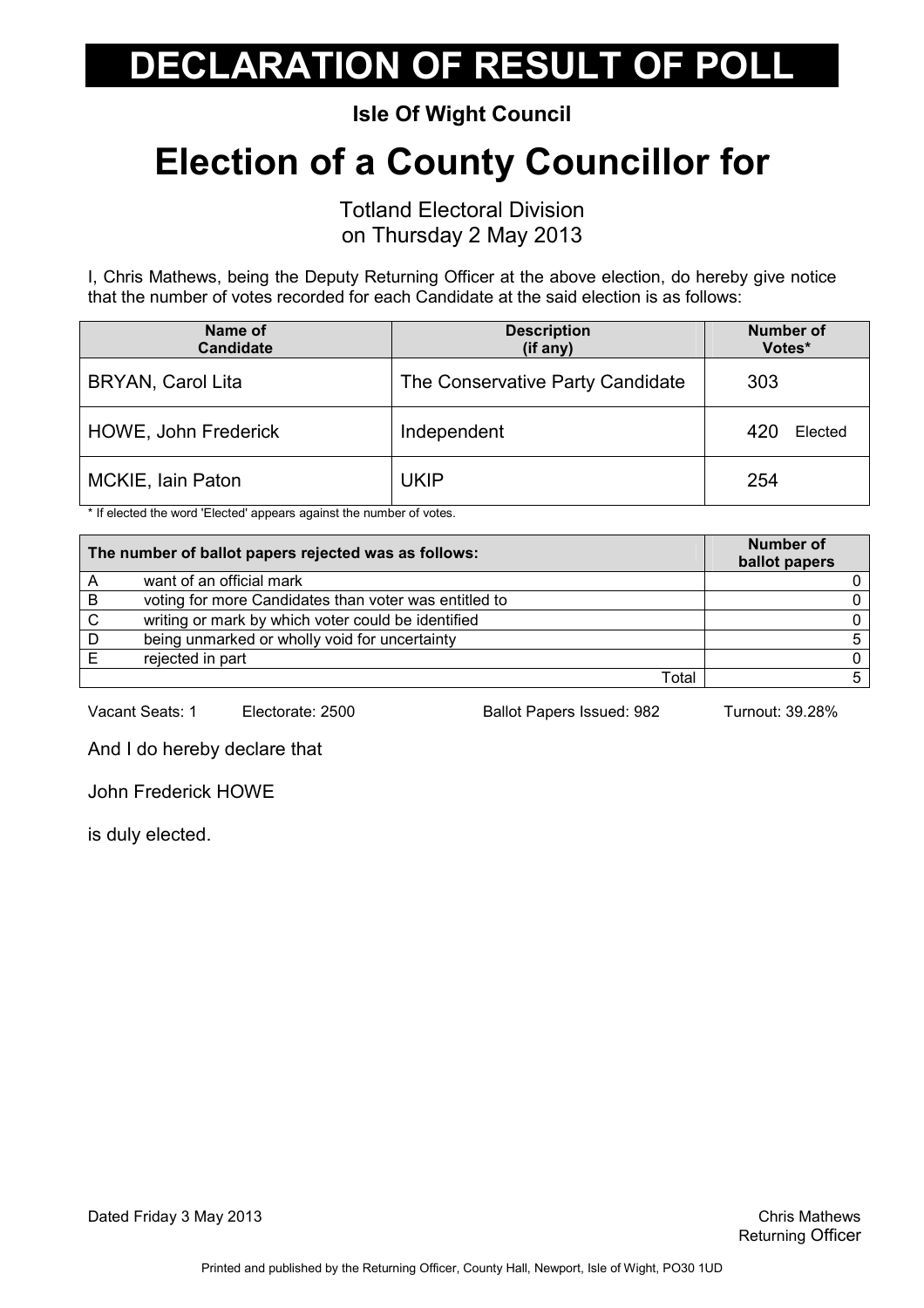Isle Of Wight Council

## Election of a County Councillor for

Ventnor East Electoral Division on Thursday 2 May 2013

I, Davina Fiore, being the Returning Officer at the above election, do hereby give notice that the number of votes recorded for each Candidate at the said election is as follows:

| Name of<br><b>Candidate</b>   | <b>Description</b><br>(if any)   | <b>Number of</b><br>Votes* |
|-------------------------------|----------------------------------|----------------------------|
| GOUGE, Edward Stephen         | <b>Labour Party Candidate</b>    | 106                        |
| MARVIN, Anthony Michael David | The Conservative Party Candidate | 168                        |
| PERKS, Graham James Mark      | <b>UKIP</b>                      | 412<br>Elected             |
| WELSFORD, Christopher John    | Independent                      | 336                        |

\* If elected the word 'Elected' appears against the number of votes.

|              | The number of ballot papers rejected was as follows:  | Number of<br>ballot papers |
|--------------|-------------------------------------------------------|----------------------------|
|              | want of an official mark                              |                            |
| B            | voting for more Candidates than voter was entitled to |                            |
| $\mathsf{C}$ | writing or mark by which voter could be identified    |                            |
| D            | being unmarked or wholly void for uncertainty         |                            |
|              | rejected in part                                      |                            |
|              | Total                                                 |                            |

Vacant Seats: 1 Electorate: 2478 Ballot Papers Issued: 1022 Turnout: 41.24%

And I do hereby declare that

Graham James Mark PERKS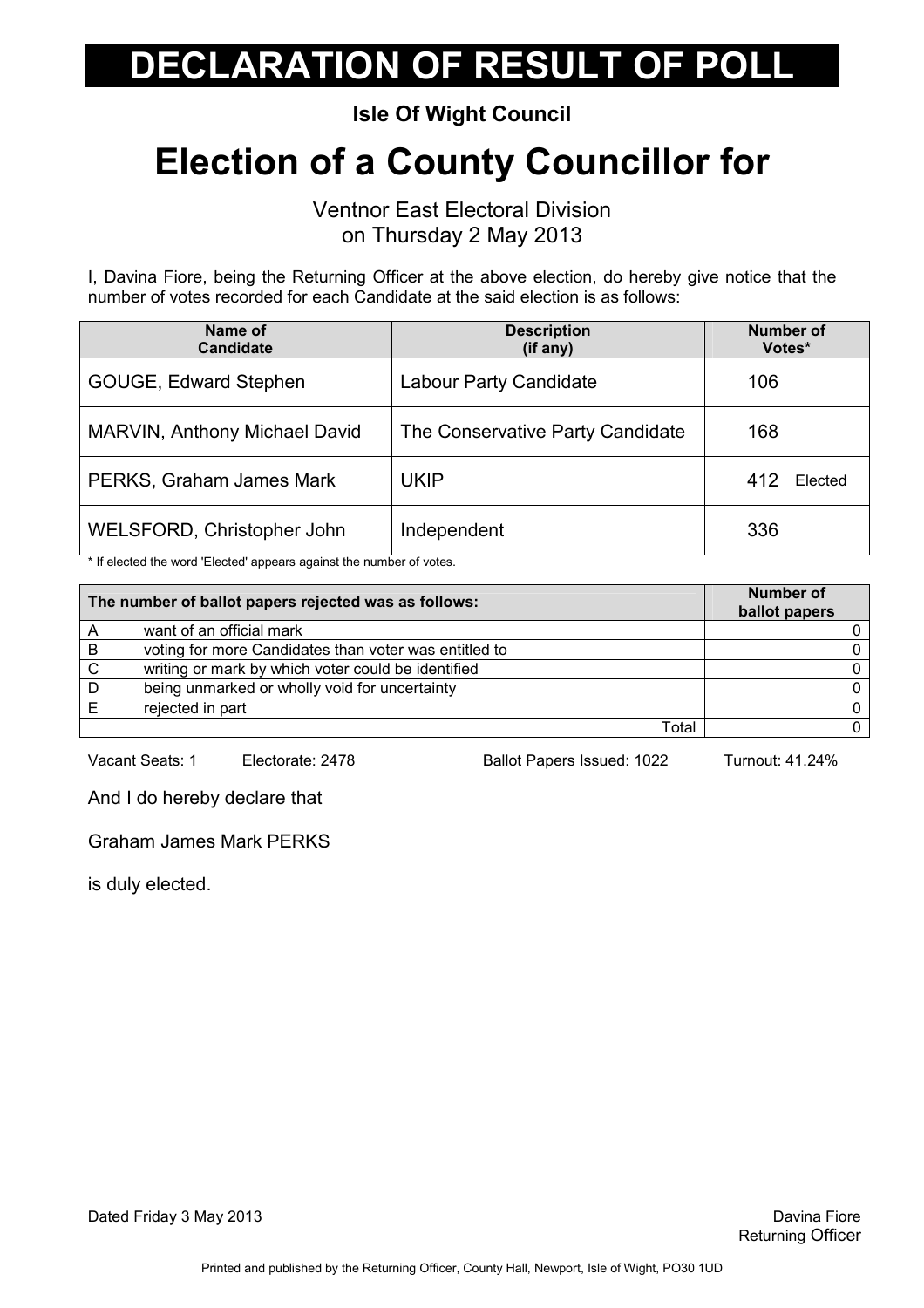Isle Of Wight Council

## Election of a County Councillor for

Ventnor West Electoral Division on Thursday 2 May 2013

I, Chris Mathews, being the Deputy Returning Officer at the above election, do hereby give notice that the number of votes recorded for each Candidate at the said election is as follows:

| Name of<br><b>Candidate</b>      | <b>Description</b><br>(if any)   | <b>Number of</b><br>Votes* |
|----------------------------------|----------------------------------|----------------------------|
| <b>BLACKMORE, Robin Stewart</b>  | Labour Party Candidate           | 161                        |
| <b>RIVERS, Kenneth Frederick</b> | <b>UKIP</b>                      | 208                        |
| SCOCCIA, Susan Jane              | The Conservative Party Candidate | 376                        |
| STUBBINGS, Stephen David         | Independent                      | 395<br>Elected             |

\* If elected the word 'Elected' appears against the number of votes.

|   | The number of ballot papers rejected was as follows:  | <b>Number of</b><br>ballot papers |
|---|-------------------------------------------------------|-----------------------------------|
|   | want of an official mark                              |                                   |
| B | voting for more Candidates than voter was entitled to |                                   |
| C | writing or mark by which voter could be identified    |                                   |
| D | being unmarked or wholly void for uncertainty         |                                   |
|   | rejected in part                                      |                                   |
|   | Total                                                 |                                   |

Vacant Seats: 1 Electorate: 2539 Ballot Papers Issued: 1144 Turnout: 45.06%

And I do hereby declare that

Stephen David STUBBINGS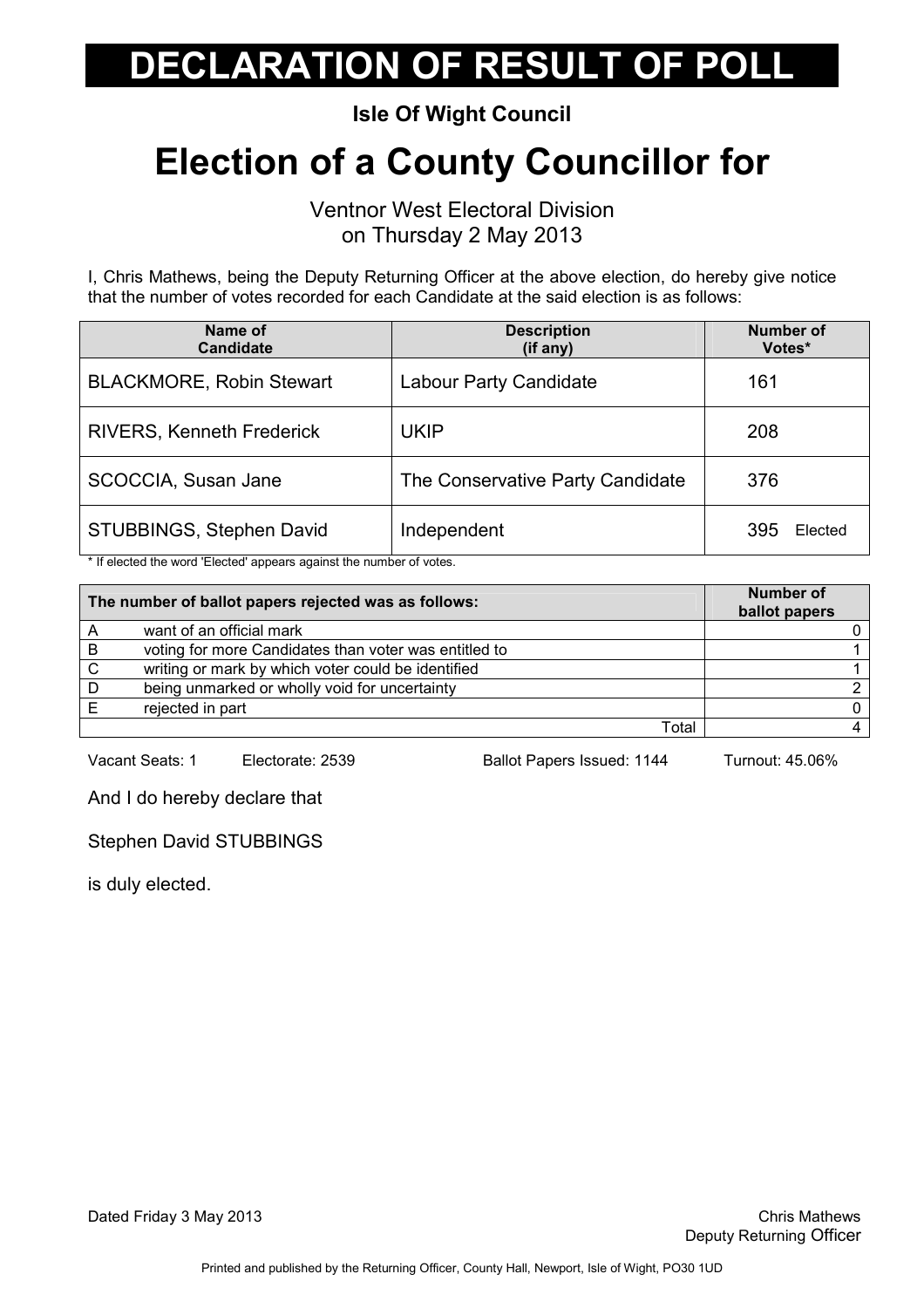Isle Of Wight Council

#### Election of a Councillor for

West Wight Electoral Division on Thursday 2 May 2013

I, Davina Fiore, being the Returning Officer at the above election, do hereby give notice that the number of votes recorded for each Candidate at the said election is as follows:

| Name of<br><b>Candidate</b>  | <b>Description</b><br>(if any)   | <b>Number of</b><br>Votes* |
|------------------------------|----------------------------------|----------------------------|
| COWLEY, Thomas Stephen James | Independent                      | 223                        |
| <b>GEORGE, Tina</b>          | <b>UKIP</b>                      | 271                        |
| HUTCHINSON, Stuart John      | The Conservative Party Candidate | Elected<br>494             |
| PASCOE, Laraine Kathleen     | Labour Party Candidate           | 74                         |

\* If elected the word 'Elected' appears against the number of votes.

|   | The number of ballot papers rejected was as follows:  | <b>Number of</b><br>ballot papers |
|---|-------------------------------------------------------|-----------------------------------|
|   | want of an official mark                              |                                   |
| B | voting for more Candidates than voter was entitled to |                                   |
| C | writing or mark by which voter could be identified    |                                   |
| D | being unmarked or wholly void for uncertainty         |                                   |
|   | rejected in part                                      |                                   |
|   | Total                                                 |                                   |

Vacant Seats: 1 Electorate: 2862 Ballot Papers Issued: 1064 Turnout: 37.18%

And I do hereby declare that

Stuart John HUTCHINSON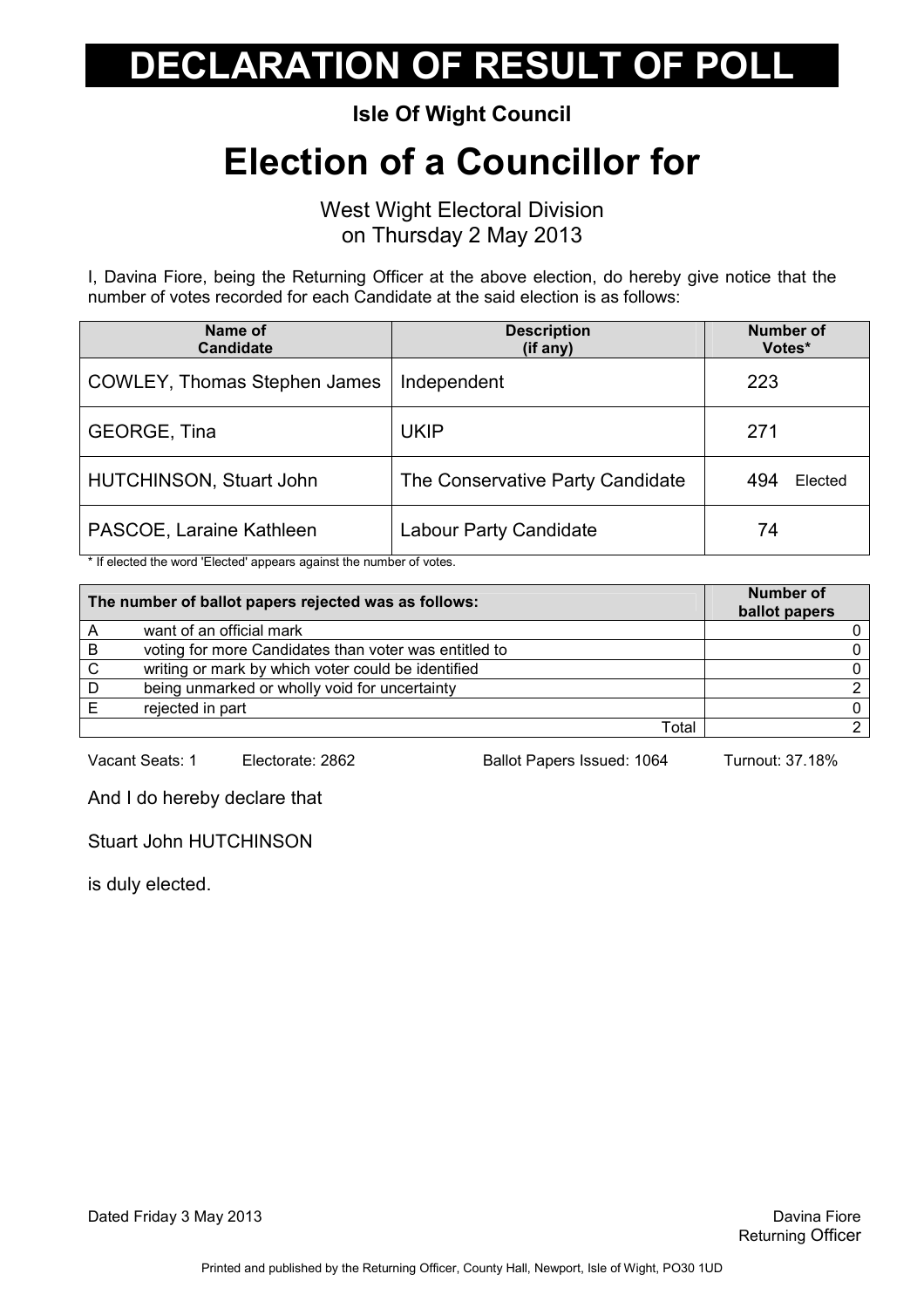#### Isle Of Wight Council

### Election of a Councillor for

Whippingham and Osborne Electoral Division on Thursday 2 May 2013

I, Chris Mathews, being the Deputy Returning Officer at the above election, do hereby give notice that the number of votes recorded for each Candidate at the said election is as follows:

| Name of<br><b>Candidate</b>  | <b>Description</b><br>(if any)   | Number of<br>Votes* |
|------------------------------|----------------------------------|---------------------|
| <b>HENDRY, Stephen Colin</b> | The Conservative Party Candidate | 398                 |
| HILL, Julia Helen            | Independent                      | 646<br>Elected      |

\* If elected the word 'Elected' appears against the number of votes.

| The number of ballot papers rejected was as follows: |                                                       | <b>Number of</b><br>ballot papers |
|------------------------------------------------------|-------------------------------------------------------|-----------------------------------|
|                                                      | want of an official mark                              |                                   |
| B                                                    | voting for more Candidates than voter was entitled to |                                   |
| C.                                                   | writing or mark by which voter could be identified    |                                   |
| D                                                    | being unmarked or wholly void for uncertainty         |                                   |
|                                                      | rejected in part                                      |                                   |
|                                                      | Total                                                 |                                   |

Vacant Seats: 1 Electorate: 3330 Ballot Papers Issued: 1053 Turnout: 31.62%

And I do hereby declare that

Julia Helen HILL